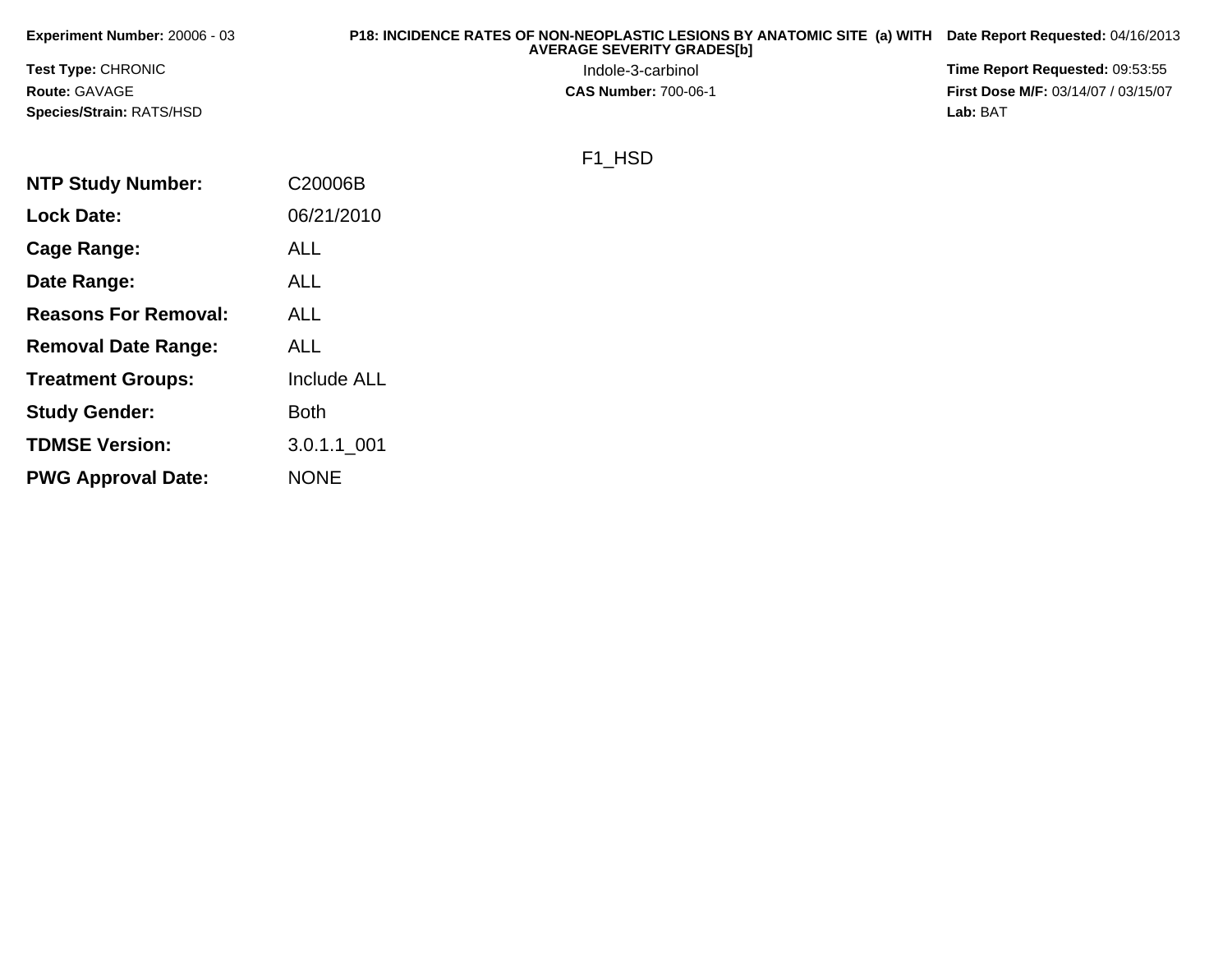| Experiment Number: 20006 - 03                            |                | P18: INCIDENCE RATES OF NON-NEOPLASTIC LESIONS BY ANATOMIC SITE (a) WITH Date Report Requested: 04/16/2013<br>Time Report Requested: 09:53:55 |                             |              |                                     |
|----------------------------------------------------------|----------------|-----------------------------------------------------------------------------------------------------------------------------------------------|-----------------------------|--------------|-------------------------------------|
| Test Type: CHRONIC                                       |                |                                                                                                                                               |                             |              |                                     |
| Route: GAVAGE                                            |                |                                                                                                                                               | <b>CAS Number: 700-06-1</b> |              | First Dose M/F: 03/14/07 / 03/15/07 |
| Species/Strain: RATS/HSD                                 |                |                                                                                                                                               |                             |              | Lab: BAT                            |
| <b>Harlan Sprague Dawley RATS MALE</b>                   | 0 mg/kg        | 75 mg/kg                                                                                                                                      | 150 mg/kg                   | 300 mg/kg    |                                     |
| <b>Disposition Summary</b>                               |                |                                                                                                                                               |                             |              |                                     |
| <b>Animals Initially In Study</b><br><b>Early Deaths</b> | 50             | 50                                                                                                                                            | 50                          | 50           |                                     |
| <b>Dosing Accident</b>                                   |                |                                                                                                                                               |                             | 1            |                                     |
| <b>Moribund Sacrifice</b>                                | 14             | 23                                                                                                                                            | 15                          | 20           |                                     |
| <b>Natural Death</b>                                     | 16             | 14                                                                                                                                            | 18                          | 17           |                                     |
| <b>Survivors</b>                                         |                |                                                                                                                                               |                             |              |                                     |
| <b>Terminal Sacrifice</b>                                | 20             | 13                                                                                                                                            | 17                          | 12           |                                     |
| <b>Animals Examined Microscopically</b>                  | 50             | 50                                                                                                                                            | 50                          | 50           |                                     |
| <b>ALIMENTARY SYSTEM</b>                                 |                |                                                                                                                                               |                             |              |                                     |
| Esophagus                                                | (50)           | (50)                                                                                                                                          | (50)                        | (50)         |                                     |
| Inflammation                                             |                | 1[2.0]                                                                                                                                        |                             |              |                                     |
| Epithelium, Hyperplasia                                  |                | 1[1.0]                                                                                                                                        |                             |              |                                     |
| Intestine Large, Cecum                                   | (50)           | (50)                                                                                                                                          | (50)                        | (50)         |                                     |
| Hyperplasia, Lymphoid                                    |                | 1[3.0]                                                                                                                                        |                             |              |                                     |
| Necrosis                                                 | 1[3.0]         | 1[4.0]                                                                                                                                        |                             |              |                                     |
| Intestine Large, Colon                                   | (50)           | (50)                                                                                                                                          | (50)                        | (50)         |                                     |
| Erosion                                                  | 1[3.0]         |                                                                                                                                               |                             |              |                                     |
| Intestine Large, Rectum                                  | (50)           | (50)                                                                                                                                          | (50)                        | (50)         |                                     |
| Fibrosis                                                 |                |                                                                                                                                               |                             | 1[1.0]       |                                     |
| Intestine Small, Duodenum                                | (43)           | (48)                                                                                                                                          | (47)                        | (48)         |                                     |
| Lymphatic, Ectasia                                       |                |                                                                                                                                               | 15 [1.5]                    | 14 [1.4]     |                                     |
| Intestine Small, Ileum                                   | (35)           | (43)                                                                                                                                          | (42)                        | (38)         |                                     |
| Intestine Small, Jejunum                                 | (40)           | (39)                                                                                                                                          | (40)                        | (42)         |                                     |
| Lymphatic, Ectasia                                       |                | 2[1.0]                                                                                                                                        | 27 [1.7]                    | 41 [2.0]     |                                     |
| Liver                                                    | (50)           | (50)                                                                                                                                          | (50)                        | (50)         |                                     |
| Angiectasis                                              | 1[3.0]         |                                                                                                                                               |                             |              |                                     |
| <b>Basophilic Focus</b>                                  | $\mathfrak{S}$ |                                                                                                                                               | 3                           | $\mathbf 1$  |                                     |
| Cholangiofibrosis                                        |                | 1[2.0]                                                                                                                                        | 3[2.7]                      | 1[2.0]       |                                     |
| Clear Cell Focus                                         | 14             | 13                                                                                                                                            | 18                          | 9            |                                     |
| Degeneration, Cystic                                     |                |                                                                                                                                               | 1[3.0]                      |              |                                     |
| <b>Eosinophilic Focus</b>                                | 10             | 12                                                                                                                                            | 10                          | 6            |                                     |
| Hepatodiaphragmatic Nodule                               | $\overline{2}$ |                                                                                                                                               | $\mathbf 1$                 | $\mathbf{1}$ |                                     |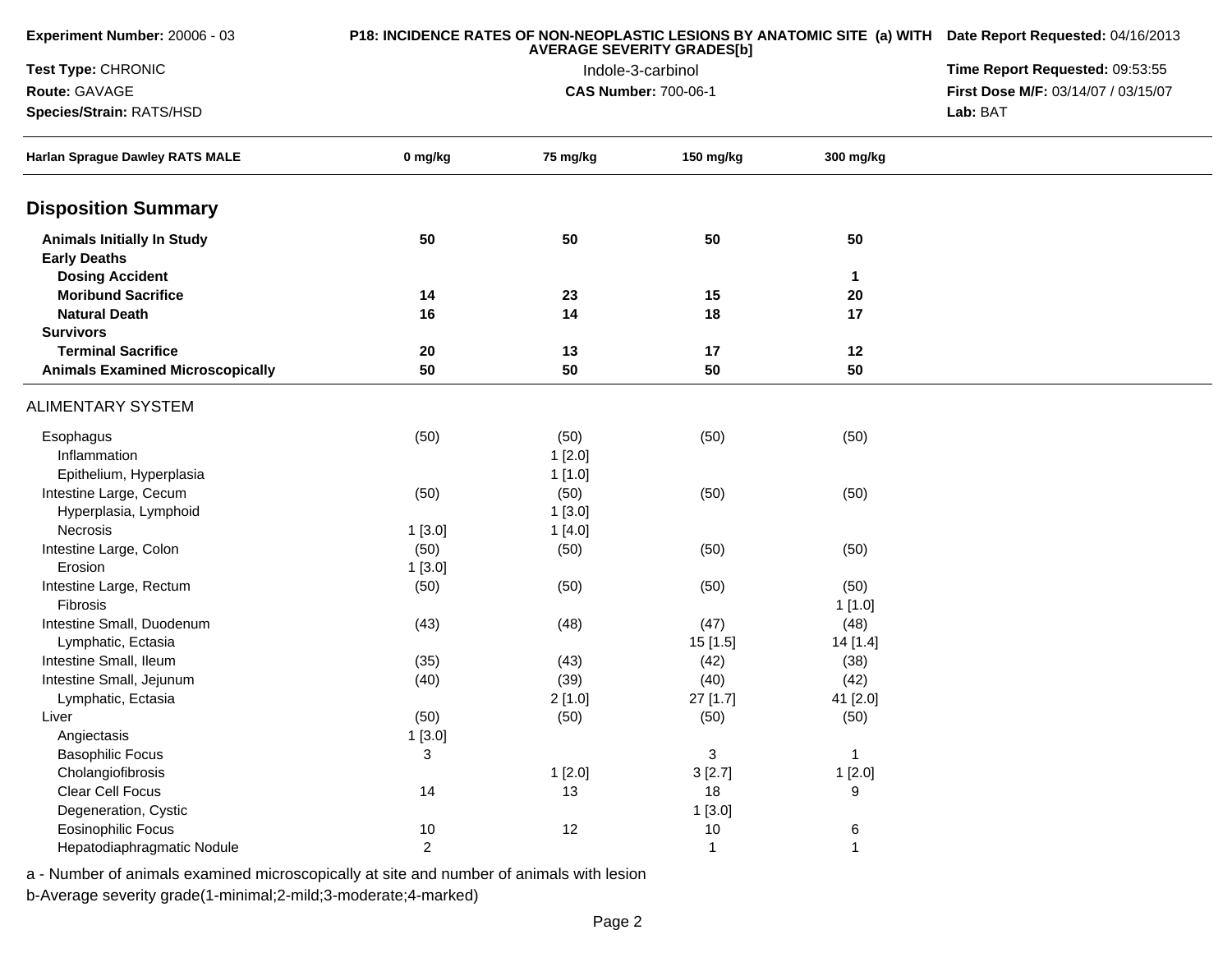| Experiment Number: 20006 - 03            |          | P18: INCIDENCE RATES OF NON-NEOPLASTIC LESIONS BY ANATOMIC SITE (a) WITH Date Report Requested: 04/16/2013 |                             |                |                                     |
|------------------------------------------|----------|------------------------------------------------------------------------------------------------------------|-----------------------------|----------------|-------------------------------------|
| Test Type: CHRONIC                       |          | Time Report Requested: 09:53:55                                                                            |                             |                |                                     |
| Route: GAVAGE                            |          |                                                                                                            | <b>CAS Number: 700-06-1</b> |                | First Dose M/F: 03/14/07 / 03/15/07 |
| Species/Strain: RATS/HSD                 |          |                                                                                                            |                             |                | Lab: BAT                            |
| <b>Harlan Sprague Dawley RATS MALE</b>   | 0 mg/kg  | 75 mg/kg                                                                                                   | 150 mg/kg                   | 300 mg/kg      |                                     |
| Mixed Cell Focus                         | 4        | $\overline{2}$                                                                                             | $\overline{1}$              | $\overline{2}$ |                                     |
| Necrosis                                 | 3 [2.3]  | 3[1.3]                                                                                                     | 5[2.0]                      | 7 [2.3]        |                                     |
| Artery, Inflammation, Chronic Active     |          | 1[1.0]                                                                                                     |                             |                |                                     |
| Bile Duct, Cyst                          |          |                                                                                                            | 1[2.0]                      | 5[2.4]         |                                     |
| Bile Duct, Cyst, Multiple                |          |                                                                                                            | 1[2.0]                      |                |                                     |
| Bile Duct, Fibrosis                      | 2[2.0]   |                                                                                                            | 1[3.0]                      | 1[1.0]         |                                     |
| Bile Duct, Hyperplasia                   | 7[1.1]   | 4[1.0]                                                                                                     | 3[1.7]                      | 3[1.0]         |                                     |
| Oval Cell, Hyperplasia                   |          |                                                                                                            |                             | 1[1.0]         |                                     |
| Periportal, Inflammation, Chronic Active | 1[2.0]   |                                                                                                            |                             |                |                                     |
| Mesentery                                | (2)      | (2)                                                                                                        | (1)                         | (0)            |                                     |
| Artery, Inflammation, Chronic Active     | 1[4.0]   |                                                                                                            |                             |                |                                     |
| Artery, Mineralization                   |          | 1[2.0]                                                                                                     |                             |                |                                     |
| Fat, Necrosis                            | 1[3.0]   |                                                                                                            |                             |                |                                     |
| Oral Mucosa                              | (50)     | (50)                                                                                                       | (50)                        | (50)           |                                     |
| Foreign Body                             |          | 1                                                                                                          |                             |                |                                     |
| Hyperplasia, Squamous                    |          | 1[2.0]                                                                                                     | 2[2.5]                      | 1[3.0]         |                                     |
| Sebaceous Gland, Ectopic Tissue          |          |                                                                                                            |                             | $\mathbf{1}$   |                                     |
| Pancreas                                 | (50)     | (50)                                                                                                       | (50)                        | (49)           |                                     |
| Angiectasis                              |          |                                                                                                            |                             | 1 [1.0]        |                                     |
| Thrombosis                               |          | 1[3.0]                                                                                                     |                             |                |                                     |
| Acinus, Atrophy                          | 1[1.0]   | 1[1.0]                                                                                                     |                             | 2[1.0]         |                                     |
| Acinus, Hyperplasia                      | 16[1.4]  | 10[1.3]                                                                                                    | 14 [1.8]                    | 10 [2.2]       |                                     |
| Artery, Inflammation, Chronic Active     | 22 [2.2] | 32 [1.8]                                                                                                   | 27 [1.9]                    | 21 [2.0]       |                                     |
| Salivary Glands                          | (50)     | (50)                                                                                                       | (49)                        | (50)           |                                     |
| Metaplasia                               |          | 1[2.0]                                                                                                     |                             | 2[1.0]         |                                     |
| Stomach, Forestomach                     | (50)     | (50)                                                                                                       | (50)                        | (50)           |                                     |
| Erosion                                  |          |                                                                                                            | 1[1.0]                      |                |                                     |
|                                          |          |                                                                                                            |                             |                |                                     |
| Hyperplasia<br>Inflammation              | 19 [1.7] | 19 [1.7]                                                                                                   | 19 [2.3]                    | 22 [1.8]       |                                     |
|                                          | 2[2.0]   |                                                                                                            | 4 [1.3]                     | 1 [1.0]        |                                     |
| Necrosis                                 | 1[4.0]   |                                                                                                            |                             |                |                                     |
| Ulcer                                    | 2[1.5]   | 1[3.0]                                                                                                     | 1[3.0]                      | 1[1.0]         |                                     |
| Stomach, Glandular                       | (50)     | (50)                                                                                                       | (50)                        | (50)           |                                     |
| Epithelium, Amyloid Deposition           |          |                                                                                                            | 1[3.0]                      |                |                                     |
| Epithelium, Hyperplasia                  | 2[1.0]   | 5[2.0]                                                                                                     | 7 [2.0]                     | 3[2.0]         |                                     |
| Epithelium, Inflammation                 |          | 1[3.0]                                                                                                     |                             |                |                                     |
| Epithelium, Inflammation, Chronic Active | 3[1.0]   | 4 [2.0]                                                                                                    | 2[1.5]                      | 1[2.0]         |                                     |

b-Average severity grade(1-minimal;2-mild;3-moderate;4-marked)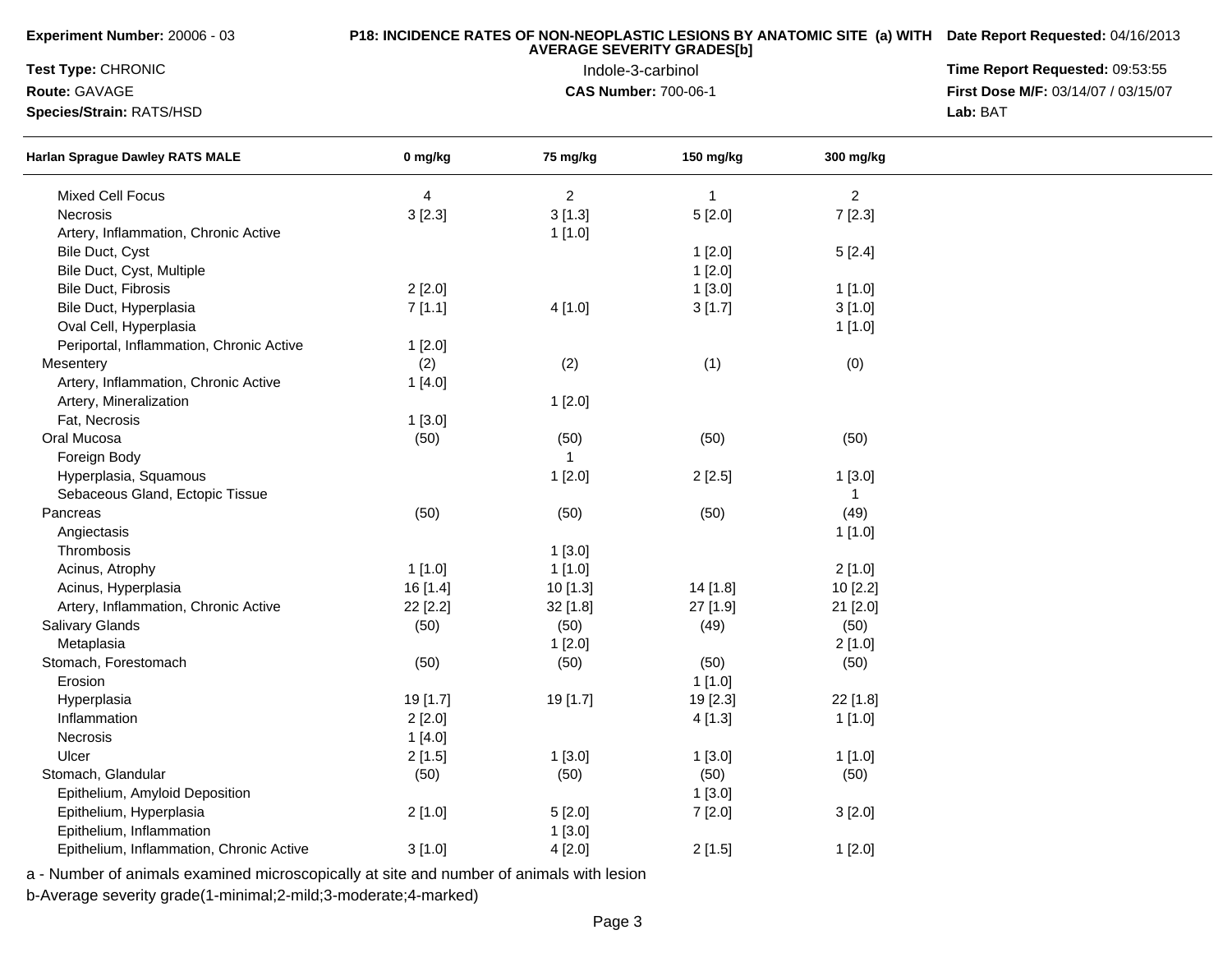| Experiment Number: 20006 - 03                                                            |          | P18: INCIDENCE RATES OF NON-NEOPLASTIC LESIONS BY ANATOMIC SITE (a) WITH Date Report Requested: 04/16/2013 |                                 |           |                                     |
|------------------------------------------------------------------------------------------|----------|------------------------------------------------------------------------------------------------------------|---------------------------------|-----------|-------------------------------------|
| Test Type: CHRONIC                                                                       |          | <b>AVERAGE SEVERITY GRADES[b]</b><br>Indole-3-carbinol                                                     | Time Report Requested: 09:53:55 |           |                                     |
| Route: GAVAGE                                                                            |          |                                                                                                            | <b>CAS Number: 700-06-1</b>     |           | First Dose M/F: 03/14/07 / 03/15/07 |
| Species/Strain: RATS/HSD                                                                 |          |                                                                                                            |                                 |           | Lab: BAT                            |
| Harlan Sprague Dawley RATS MALE                                                          | 0 mg/kg  | 75 mg/kg                                                                                                   | 150 mg/kg                       | 300 mg/kg |                                     |
| Epithelium, Mineralization                                                               | 7[2.4]   | 12 [2.5]                                                                                                   | 6 [2.3]                         | 10 [1.8]  |                                     |
| Epithelium, Necrosis                                                                     | 1 [1.0]  |                                                                                                            |                                 |           |                                     |
| Epithelium, Ulcer                                                                        |          | 1[1.0]                                                                                                     |                                 |           |                                     |
| Epithelium, Muscularis, Hyperplasia, Focal                                               |          | 1[2.0]                                                                                                     |                                 |           |                                     |
| Tongue                                                                                   | (0)      | (0)                                                                                                        | (0)                             | (1)       |                                     |
| Tooth                                                                                    | (1)      | (0)                                                                                                        | (1)                             | (0)       |                                     |
| Malformation                                                                             |          |                                                                                                            | 1[3.0]                          |           |                                     |
| Necrosis                                                                                 | 1[3.0]   |                                                                                                            |                                 |           |                                     |
| <b>CARDIOVASCULAR SYSTEM</b>                                                             |          |                                                                                                            |                                 |           |                                     |
| <b>Blood Vessel</b>                                                                      | (50)     | (50)                                                                                                       | (50)                            | (50)      |                                     |
| <b>Dilatation</b>                                                                        | 1[3.0]   |                                                                                                            |                                 |           |                                     |
| Inflammation, Chronic Active                                                             | 30 [2.0] | 38 [2.1]                                                                                                   | 30 [2.3]                        | 29 [1.9]  |                                     |
| Mineralization                                                                           |          | 2[3.0]                                                                                                     | 1[3.0]                          | 1[3.0]    |                                     |
| Thrombosis                                                                               |          |                                                                                                            |                                 |           |                                     |
| Heart                                                                                    | (50)     | (50)                                                                                                       | (50)                            | (50)      |                                     |
| Cardiomyopathy                                                                           | 47 [2.4] | 48 [2.6]                                                                                                   | 49 [2.5]                        | 48 [2.4]  |                                     |
| Mineralization                                                                           | 1[2.0]   |                                                                                                            |                                 | 1[3.0]    |                                     |
| Atrium, Thrombosis                                                                       | 1[4.0]   | 3[3.3]                                                                                                     | 3[3.3]                          | 3[3.3]    |                                     |
| Epicardium, Inflammation                                                                 | 1[2.0]   | 1[3.0]                                                                                                     |                                 |           |                                     |
| Pericardium, Inflammation                                                                |          |                                                                                                            | 1[3.0]                          |           |                                     |
| <b>ENDOCRINE SYSTEM</b>                                                                  |          |                                                                                                            |                                 |           |                                     |
| <b>Adrenal Cortex</b>                                                                    | (50)     | (49)                                                                                                       | (50)                            | (50)      |                                     |
| Atrophy                                                                                  |          |                                                                                                            |                                 | 1[3.0]    |                                     |
| Degeneration, Cystic                                                                     | 4[2.0]   | 3[2.3]                                                                                                     | 5[1.8]                          | 4[2.0]    |                                     |
| Degeneration, Fatty                                                                      | 8[2.0]   | 13 [1.8]                                                                                                   | 5[1.6]                          | 16 [1.8]  |                                     |
| Hematopoietic Cell Proliferation                                                         |          |                                                                                                            | 1[2.0]                          |           |                                     |
| Hemorrhage                                                                               |          |                                                                                                            | 1[3.0]                          |           |                                     |
| Hyperplasia                                                                              | 14 [2.3] | 19 [2.1]                                                                                                   | 19 [2.1]                        | 6[2.0]    |                                     |
| Necrosis                                                                                 | 1[1.0]   |                                                                                                            |                                 | 2[1.5]    |                                     |
| Thrombosis                                                                               |          | 1[2.0]                                                                                                     |                                 |           |                                     |
| <b>Adrenal Medulla</b>                                                                   | (50)     | (49)                                                                                                       | (50)                            | (50)      |                                     |
| a - Number of animals examined microscopically at site and number of animals with lesion |          |                                                                                                            |                                 |           |                                     |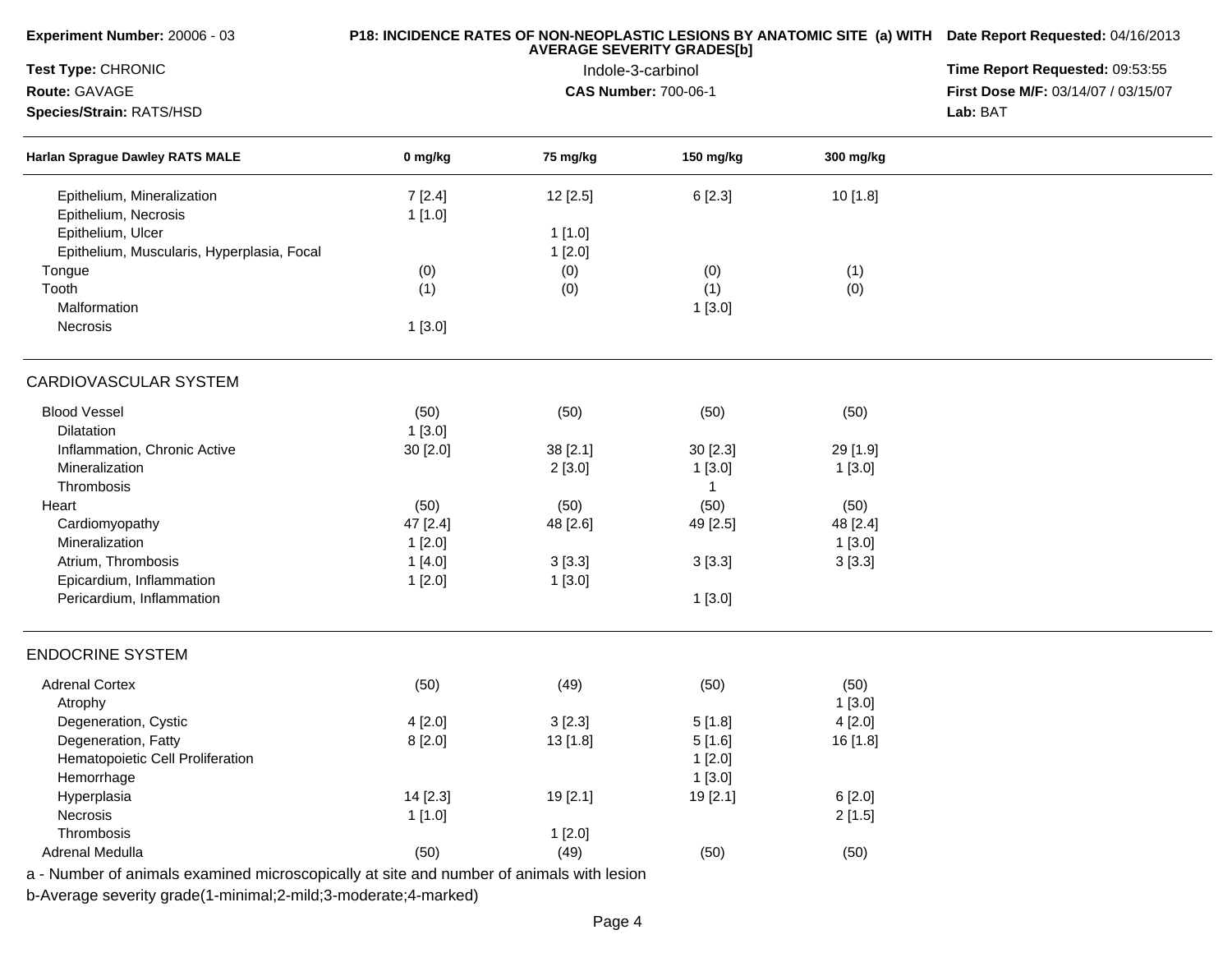**Experiment Number:** 20006 - 03

### **P18: INCIDENCE RATES OF NON-NEOPLASTIC LESIONS BY ANATOMIC SITE (a) WITH AVERAGE SEVERITY GRADES[b] Date Report Requested:** 04/16/2013

**Test Type:** CHRONIC

**Route:** GAVAGE

**Species/Strain:** RATS/HSD

 Indole-3-carbinol **Time Report Requested:** 09:53:55 **First Dose M/F:** 03/14/07 / 03/15/07<br>**Lab: BAT Lab:** BAT

| <b>Harlan Sprague Dawley RATS MALE</b> | 0 mg/kg    | 75 mg/kg | 150 $mg/kg$ | 300 mg/kg  |  |
|----------------------------------------|------------|----------|-------------|------------|--|
| Angiectasis                            | 1[2.0]     |          |             |            |  |
| Degeneration, Fatty                    |            | 1[1.0]   |             |            |  |
| Hyperplasia                            | 18 [2.2]   | 22 [2.2] | 20 [1.9]    | $19$ [1.5] |  |
| Islets, Pancreatic                     | (50)       | (50)     | (50)        | (50)       |  |
| Hyperplasia                            | 3[2.0]     | 6[2.0]   | 1[2.0]      | 3[2.0]     |  |
| Parathyroid Gland                      | (43)       | (46)     | (50)        | (47)       |  |
| Hyperplasia                            | 3[3.0]     | 10[2.2]  | 13 [2.0]    | 8[2.5]     |  |
| <b>Pituitary Gland</b>                 | (50)       | (49)     | (50)        | (47)       |  |
| Pars Distalis, Hyperplasia             | 17 [2.0]   | 18 [2.6] | 19 [2.0]    | $12$ [1.8] |  |
| <b>Thyroid Gland</b>                   | (50)       | (46)     | (48)        | (47)       |  |
| <b>Thrombosis</b>                      | 1[2.0]     |          |             |            |  |
| C-cell, Hyperplasia                    | 6[2.2]     | 4[2.0]   | 4[2.8]      | 5[3.2]     |  |
| C-cell, Hypertrophy                    |            |          |             | 1[2.0]     |  |
| Follicular Cell, Hyperplasia           |            | 1[4.0]   |             |            |  |
| Follicular Cell, Hypertrophy           | $21$ [1.8] | 34 [1.9] | 33[2.1]     | 36 [2.6]   |  |

### GENERAL BODY SYSTEM

None

# GENITAL SYSTEM

| Epididymis                   | (50)   | (50)    | (50)   | (50)   |
|------------------------------|--------|---------|--------|--------|
| Atrophy                      | 1[3.0] |         |        |        |
| <b>Preputial Gland</b>       | (50)   | (50)    | (49)   | (50)   |
| Cyst                         | 7[2.6] |         | 3[3.3] | 5[2.8] |
| <b>Fibrosis</b>              | 1[1.0] |         |        |        |
| Inflammation                 | 2[3.0] |         |        | 1[3.0] |
| Prostate                     | (50)   | (50)    | (50)   | (50)   |
| Atrophy                      | 1[2.0] | 1[2.0]  |        |        |
| <b>Fibrosis</b>              | 1[2.0] | 3[1.7]  | 2[2.0] | 1[2.0] |
| Hyperplasia                  | 3[2.0] | 4 [2.3] | 7[2.7] | 3[1.7] |
| Inflammation, Acute          | 1[1.0] | 6[1.5]  |        | 6[2.2] |
| Inflammation, Chronic Active |        |         |        | 1[1.0] |
| <b>Necrosis</b>              | 1[3.0] |         |        |        |

a - Number of animals examined microscopically at site and number of animals with lesion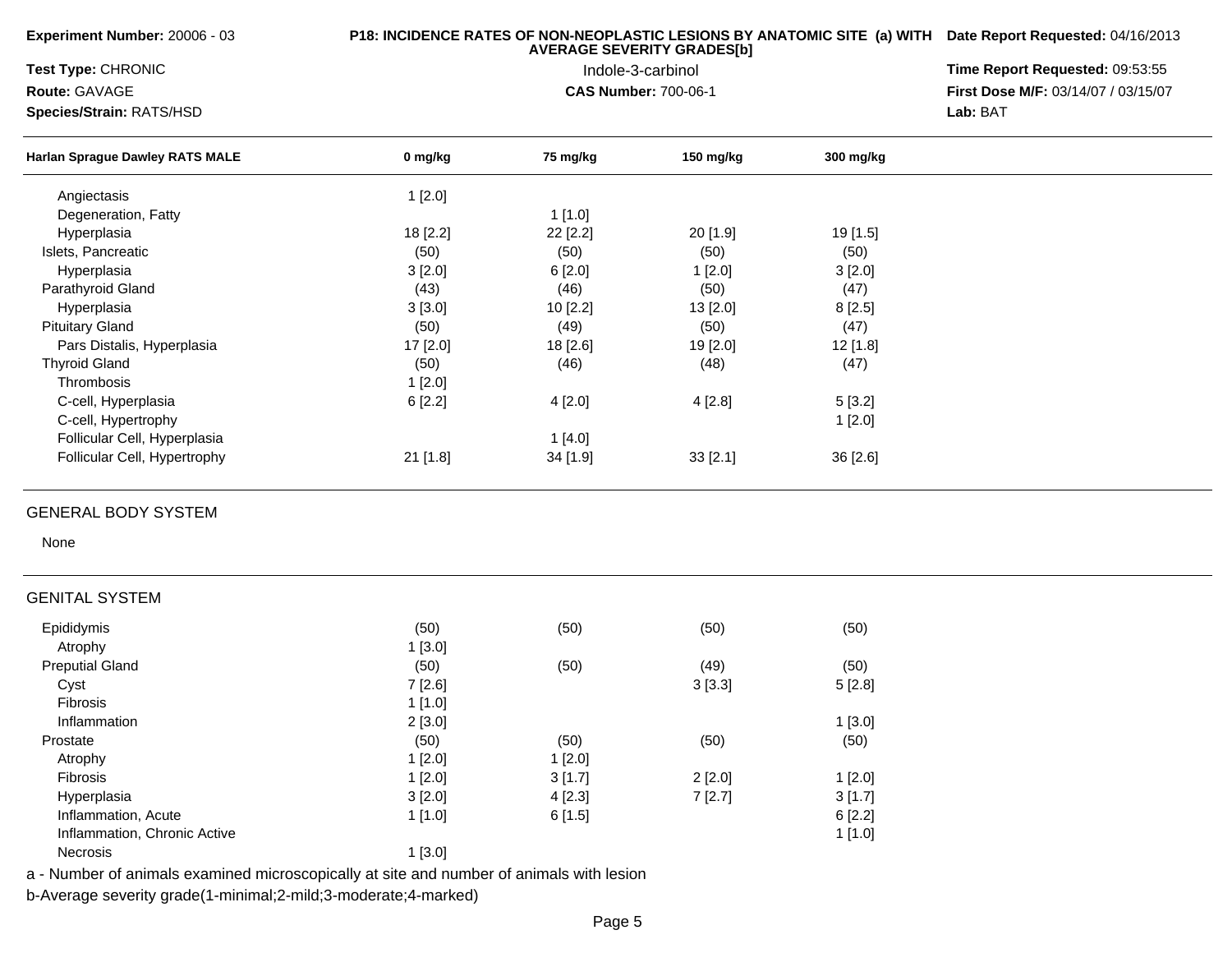| Experiment Number: 20006 - 03                  |          | P18: INCIDENCE RATES OF NON-NEOPLASTIC LESIONS BY ANATOMIC SITE (a) WITH Date Report Requested: 04/16/2013 |                             |           |                                     |
|------------------------------------------------|----------|------------------------------------------------------------------------------------------------------------|-----------------------------|-----------|-------------------------------------|
| Test Type: CHRONIC                             |          | Time Report Requested: 09:53:55                                                                            |                             |           |                                     |
| Route: GAVAGE                                  |          |                                                                                                            | <b>CAS Number: 700-06-1</b> |           | First Dose M/F: 03/14/07 / 03/15/07 |
| Species/Strain: RATS/HSD                       |          |                                                                                                            |                             |           | Lab: BAT                            |
| Harlan Sprague Dawley RATS MALE                | 0 mg/kg  | 75 mg/kg                                                                                                   | 150 mg/kg                   | 300 mg/kg |                                     |
| <b>Seminal Vesicle</b>                         | (49)     | (50)                                                                                                       | (50)                        | (50)      |                                     |
| Hypoplasia                                     |          |                                                                                                            | 1[2.0]                      |           |                                     |
| Inflammation, Acute                            |          |                                                                                                            |                             | 2[4.0]    |                                     |
| <b>Testes</b>                                  | (49)     | (50)                                                                                                       | (50)                        | (50)      |                                     |
| Atrophy                                        | 30 [2.1] | 37 [2.0]                                                                                                   | 35 [1.7]                    | 33[1.6]   |                                     |
| Pigmentation, Hemosiderin                      |          |                                                                                                            | 1[1.0]                      |           |                                     |
| Artery, Inflammation, Chronic Active           | 28 [2.3] | 34 [2.1]                                                                                                   | 33 [2.3]                    | 33 [2.2]  |                                     |
| Interstitial Cell, Hyperplasia                 | 1[1.0]   |                                                                                                            | 1[1.0]                      | 2[2.5]    |                                     |
| <b>HEMATOPOIETIC SYSTEM</b>                    |          |                                                                                                            |                             |           |                                     |
| <b>Bone Marrow</b>                             | (50)     | (50)                                                                                                       | (50)                        | (50)      |                                     |
| Hyperplasia                                    | 1[3.0]   | 2[2.0]                                                                                                     | 4[2.3]                      | 3[2.0]    |                                     |
| Lymph Node                                     | (4)      | (8)                                                                                                        | (8)                         | (6)       |                                     |
| Angiectasis                                    |          |                                                                                                            |                             | 1[2.0]    |                                     |
| Bronchial, Hemorrhage                          |          | 1[3.0]                                                                                                     | 1[3.0]                      |           |                                     |
| Deep Cervical, Hemorrhage                      |          | 1[3.0]                                                                                                     |                             |           |                                     |
| Deep Cervical, Hyperplasia, Plasma Cell        |          | 1[3.0]                                                                                                     |                             |           |                                     |
| Deep Cervical, Inflammation                    |          | 1[4.0]                                                                                                     |                             |           |                                     |
| Iliac, Infiltration Cellular, Histiocyte       |          |                                                                                                            | 1[2.0]                      |           |                                     |
| Lumbar, Hemorrhage                             |          |                                                                                                            | 2[3.0]                      |           |                                     |
| Mediastinal, Ectasia                           |          | 1[3.0]                                                                                                     | 1[3.0]                      |           |                                     |
| Mediastinal, Hemorrhage                        | 1[3.0]   | 2[2.5]                                                                                                     | 3[3.0]                      | 1[2.0]    |                                     |
| Mediastinal, Hyperplasia, Lymphoid             |          | 1[4.0]                                                                                                     |                             |           |                                     |
| Mediastinal, Infiltration Cellular, Lipocyte   |          |                                                                                                            |                             | 1[3.0]    |                                     |
| Mediastinal, Infiltration Cellular, Histiocyte |          | 1[3.0]                                                                                                     |                             |           |                                     |
| Mediastinal, Pigmentation, Hemosiderin         |          |                                                                                                            |                             | 1[3.0]    |                                     |
| Pancreatic, Hemorrhage                         |          | 1[2.0]                                                                                                     |                             |           |                                     |
| Renal, Ectasia                                 |          |                                                                                                            |                             | 1[3.0]    |                                     |
|                                                | 2[3.5]   |                                                                                                            |                             |           |                                     |
| Renal, Hemorrhage                              | 1[3.0]   | 2[3.0]                                                                                                     |                             |           |                                     |
| Renal, Pigmentation, Hemosiderin               |          |                                                                                                            |                             | 1[3.0]    |                                     |
| Lymph Node, Mandibular                         | (50)     | (50)                                                                                                       | (49)                        | (50)      |                                     |
| Ectasia                                        |          | 1[3.0]                                                                                                     | 1[3.0]                      | 1[3.0]    |                                     |
| Hemorrhage                                     |          |                                                                                                            | 1[3.0]                      |           |                                     |
| Hyperplasia, Plasma Cell                       | 1[2.0]   |                                                                                                            |                             |           |                                     |

b-Average severity grade(1-minimal;2-mild;3-moderate;4-marked)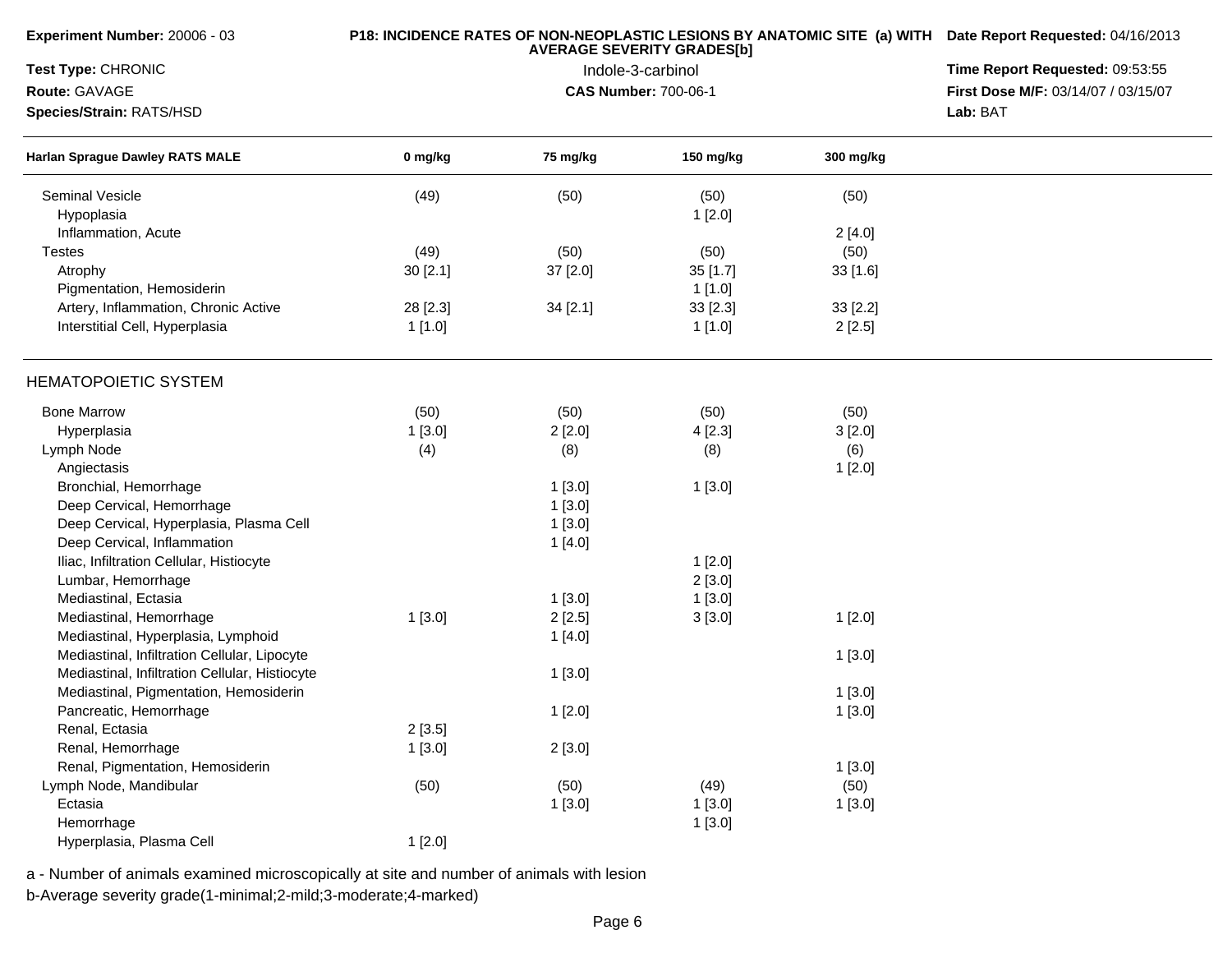|         |                                                                             | P18: INCIDENCE RATES OF NON-NEOPLASTIC LESIONS BY ANATOMIC SITE (a) WITH Date Report Requested: 04/16/2013<br><b>AVERAGE SEVERITY GRADES[b]</b> |                                                                                                                                        |                                                                                                                  |  |  |  |  |
|---------|-----------------------------------------------------------------------------|-------------------------------------------------------------------------------------------------------------------------------------------------|----------------------------------------------------------------------------------------------------------------------------------------|------------------------------------------------------------------------------------------------------------------|--|--|--|--|
|         | Time Report Requested: 09:53:55                                             |                                                                                                                                                 |                                                                                                                                        |                                                                                                                  |  |  |  |  |
|         |                                                                             | Indole-3-carbinol                                                                                                                               |                                                                                                                                        | First Dose M/F: 03/14/07 / 03/15/07                                                                              |  |  |  |  |
|         |                                                                             |                                                                                                                                                 |                                                                                                                                        | Lab: BAT                                                                                                         |  |  |  |  |
| 0 mg/kg | 75 mg/kg                                                                    | 150 mg/kg                                                                                                                                       | 300 mg/kg                                                                                                                              |                                                                                                                  |  |  |  |  |
| (50)    | (50)                                                                        | (50)                                                                                                                                            | (50)                                                                                                                                   |                                                                                                                  |  |  |  |  |
|         | 1[3.0]                                                                      |                                                                                                                                                 |                                                                                                                                        |                                                                                                                  |  |  |  |  |
|         | 1[1.0]                                                                      |                                                                                                                                                 |                                                                                                                                        |                                                                                                                  |  |  |  |  |
|         |                                                                             |                                                                                                                                                 |                                                                                                                                        |                                                                                                                  |  |  |  |  |
|         |                                                                             |                                                                                                                                                 |                                                                                                                                        |                                                                                                                  |  |  |  |  |
|         |                                                                             |                                                                                                                                                 |                                                                                                                                        |                                                                                                                  |  |  |  |  |
|         |                                                                             |                                                                                                                                                 |                                                                                                                                        |                                                                                                                  |  |  |  |  |
|         |                                                                             |                                                                                                                                                 |                                                                                                                                        |                                                                                                                  |  |  |  |  |
|         |                                                                             |                                                                                                                                                 |                                                                                                                                        |                                                                                                                  |  |  |  |  |
|         |                                                                             |                                                                                                                                                 |                                                                                                                                        |                                                                                                                  |  |  |  |  |
|         |                                                                             |                                                                                                                                                 |                                                                                                                                        |                                                                                                                  |  |  |  |  |
|         |                                                                             |                                                                                                                                                 |                                                                                                                                        |                                                                                                                  |  |  |  |  |
|         |                                                                             |                                                                                                                                                 |                                                                                                                                        |                                                                                                                  |  |  |  |  |
| 1[2.0]  |                                                                             |                                                                                                                                                 |                                                                                                                                        |                                                                                                                  |  |  |  |  |
|         |                                                                             |                                                                                                                                                 |                                                                                                                                        |                                                                                                                  |  |  |  |  |
| (50)    | (50)                                                                        | (50)                                                                                                                                            | (50)                                                                                                                                   |                                                                                                                  |  |  |  |  |
|         |                                                                             | 1[2.0]                                                                                                                                          |                                                                                                                                        |                                                                                                                  |  |  |  |  |
|         |                                                                             |                                                                                                                                                 |                                                                                                                                        |                                                                                                                  |  |  |  |  |
| (50)    | (50)                                                                        |                                                                                                                                                 |                                                                                                                                        |                                                                                                                  |  |  |  |  |
| 5       | 3                                                                           | $\overline{2}$                                                                                                                                  | $\overline{2}$                                                                                                                         |                                                                                                                  |  |  |  |  |
| 3[2.3]  | 2[3.0]                                                                      |                                                                                                                                                 |                                                                                                                                        |                                                                                                                  |  |  |  |  |
|         |                                                                             |                                                                                                                                                 |                                                                                                                                        |                                                                                                                  |  |  |  |  |
| 1[3.0]  |                                                                             |                                                                                                                                                 |                                                                                                                                        |                                                                                                                  |  |  |  |  |
|         |                                                                             |                                                                                                                                                 | 1[3.0]                                                                                                                                 |                                                                                                                  |  |  |  |  |
|         |                                                                             |                                                                                                                                                 |                                                                                                                                        |                                                                                                                  |  |  |  |  |
|         |                                                                             |                                                                                                                                                 |                                                                                                                                        |                                                                                                                  |  |  |  |  |
|         |                                                                             |                                                                                                                                                 |                                                                                                                                        |                                                                                                                  |  |  |  |  |
|         |                                                                             |                                                                                                                                                 |                                                                                                                                        |                                                                                                                  |  |  |  |  |
|         | 1[3.0]<br>(50)<br>28 [2.1]<br>1[2.0]<br>(46)<br>41 [2.2]<br>(50)<br>12[3.0] | (50)<br>33 [2.2]<br>(49)<br>41 [2.6]<br>2[3.5]<br>(50)<br>19 [3.0]                                                                              | <b>CAS Number: 700-06-1</b><br>1[3.0]<br>(50)<br>28 [2.0]<br>1[3.0]<br>(49)<br>42 [2.4]<br>1[3.0]<br>(50)<br>(50)<br>13[3.1]<br>1[2.0] | 1[2.0]<br>5[1.4]<br>(50)<br>1[3.0]<br>29 [2.0]<br>(47)<br>41 [2.5]<br>1[3.0]<br>(50)<br>2[3.5]<br>(50)<br>8[3.1] |  |  |  |  |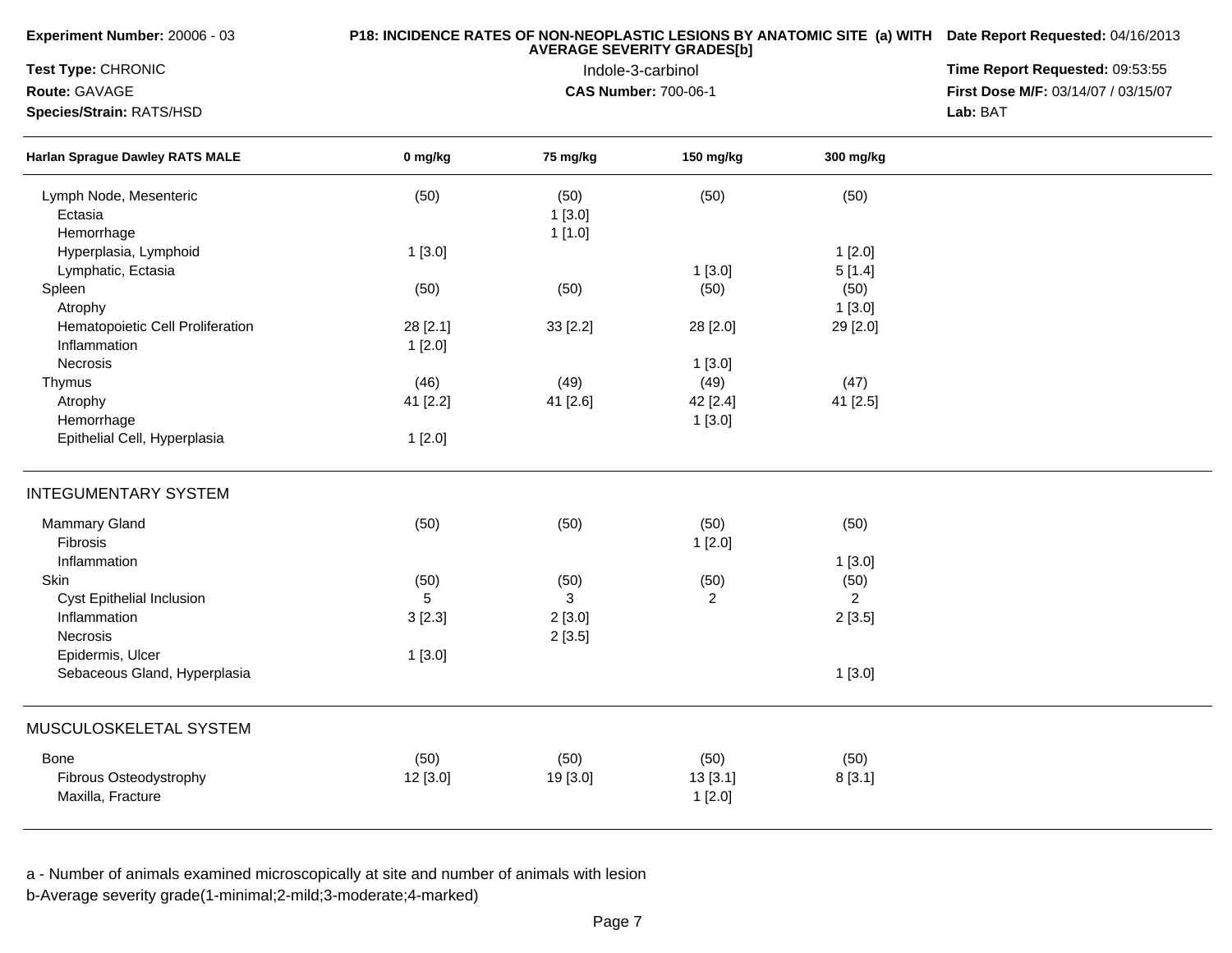| Experiment Number: 20006 - 03                |          | P18: INCIDENCE RATES OF NON-NEOPLASTIC LESIONS BY ANATOMIC SITE (a) WITH Date Report Requested: 04/16/2013<br>Time Report Requested: 09:53:55 |                             |           |                                     |
|----------------------------------------------|----------|-----------------------------------------------------------------------------------------------------------------------------------------------|-----------------------------|-----------|-------------------------------------|
| Test Type: CHRONIC                           |          |                                                                                                                                               |                             |           |                                     |
| Route: GAVAGE                                |          |                                                                                                                                               | <b>CAS Number: 700-06-1</b> |           | First Dose M/F: 03/14/07 / 03/15/07 |
| Species/Strain: RATS/HSD                     |          |                                                                                                                                               |                             |           | Lab: BAT                            |
| <b>Harlan Sprague Dawley RATS MALE</b>       | 0 mg/kg  | 75 mg/kg                                                                                                                                      | 150 mg/kg                   | 300 mg/kg |                                     |
| NERVOUS SYSTEM                               |          |                                                                                                                                               |                             |           |                                     |
| <b>Brain</b>                                 | (50)     | (50)                                                                                                                                          | (50)                        | (50)      |                                     |
| Cyst Epithelial Inclusion                    |          |                                                                                                                                               |                             | 1         |                                     |
| Gliosis                                      |          | 2[1.0]                                                                                                                                        |                             |           |                                     |
| Necrosis                                     |          |                                                                                                                                               |                             | 2[2.5]    |                                     |
| Spinal Cord                                  | (0)      | (2)                                                                                                                                           | (1)                         | (0)       |                                     |
| Degeneration                                 |          | 2[2.5]                                                                                                                                        | 1[2.0]                      |           |                                     |
| <b>RESPIRATORY SYSTEM</b>                    |          |                                                                                                                                               |                             |           |                                     |
| Lung                                         | (49)     | (50)                                                                                                                                          | (50)                        | (50)      |                                     |
| Edema                                        |          |                                                                                                                                               | 1[3.0]                      | 1[2.0]    |                                     |
| Fibrosis                                     |          |                                                                                                                                               |                             | 1[2.0]    |                                     |
| Foreign Body                                 |          | $\mathbf 1$                                                                                                                                   | $\mathbf 1$                 |           |                                     |
| Hemorrhage                                   |          |                                                                                                                                               | 1[1.0]                      | 1[1.0]    |                                     |
| Hemorrhage, Multifocal                       | 3[1.3]   | 3[1.0]                                                                                                                                        | 7 [1.6]                     | 7 [1.9]   |                                     |
| Inflammation, Granulomatous                  |          |                                                                                                                                               | 1[2.0]                      |           |                                     |
| Inflammation, Chronic                        | 17 [1.6] | 21 [1.9]                                                                                                                                      | 24 [1.8]                    | 23 [1.8]  |                                     |
| Mineralization                               |          |                                                                                                                                               |                             | 1[4.0]    |                                     |
| Necrosis                                     | 1[3.0]   |                                                                                                                                               |                             |           |                                     |
| Alveolar Epithelium, Hyperplasia             | 1[4.0]   |                                                                                                                                               | 1[1.0]                      | 1[1.0]    |                                     |
| Alveolus, Infiltration Cellular, Histiocyte  | 19 [1.2] | 22 [1.1]                                                                                                                                      | 19 [1.4]                    | 13[1.2]   |                                     |
| Alveolus, Mineralization                     | 1[3.0]   | 2[2.5]                                                                                                                                        | 1[3.0]                      | 1[2.0]    |                                     |
| Nose                                         | (50)     | (50)                                                                                                                                          | (50)                        | (50)      |                                     |
| Foreign Body                                 | 4        | 12                                                                                                                                            | 11                          | 10        |                                     |
| Fungus                                       |          |                                                                                                                                               |                             |           |                                     |
| Inflammation                                 | 1[2.0]   |                                                                                                                                               |                             |           |                                     |
| Inflammation, Chronic Active                 | 11 [1.5] | 15 [1.3]                                                                                                                                      | 16 [1.7]                    | 15 [1.5]  |                                     |
| Thrombosis                                   |          | 1[1.0]                                                                                                                                        |                             |           |                                     |
| Respiratory Epithelium, Hyperplasia          | 2[2.0]   | 2[1.0]                                                                                                                                        | 4 [1.8]                     | 7[1.7]    |                                     |
| Respiratory Epithelium, Metaplasia, Squamous |          |                                                                                                                                               | 2[1.0]                      |           |                                     |
| Trachea                                      | (50)     | (50)                                                                                                                                          | (50)                        | (50)      |                                     |
| Inflammation                                 | 1[2.0]   | 1[2.0]                                                                                                                                        | 1[2.0]                      |           |                                     |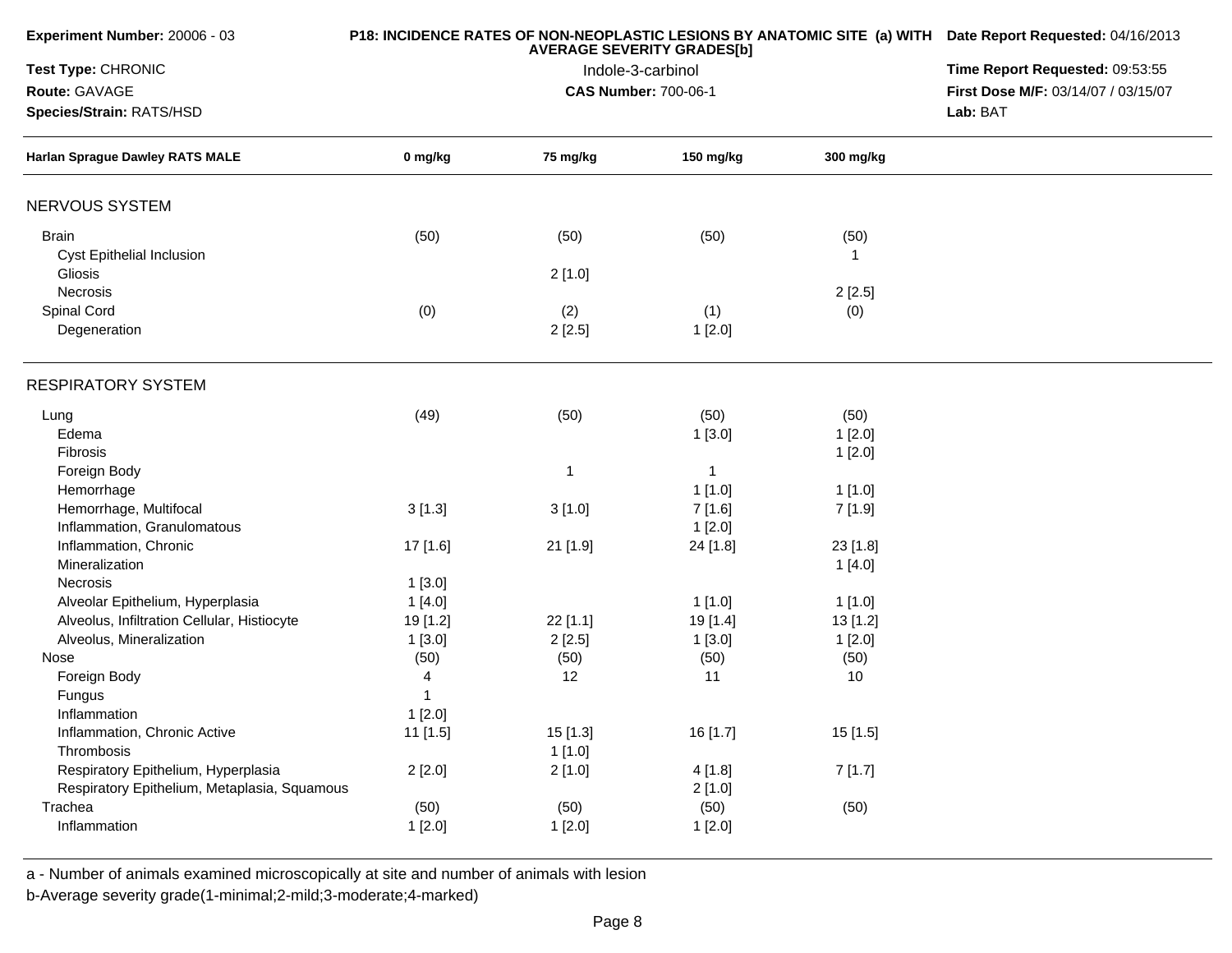| Experiment Number: 20006 - 03          |          | <b>P18: INCIDENCE RATES OF NON-NEOPLASTIC LESIONS BY ANATOMIC SITE (a) WITH Date Report Requested: 04/16/2013</b> |                             |                    |                                     |
|----------------------------------------|----------|-------------------------------------------------------------------------------------------------------------------|-----------------------------|--------------------|-------------------------------------|
| <b>Test Type: CHRONIC</b>              |          | Time Report Requested: 09:53:55                                                                                   |                             |                    |                                     |
| Route: GAVAGE                          |          |                                                                                                                   | <b>CAS Number: 700-06-1</b> |                    | First Dose M/F: 03/14/07 / 03/15/07 |
| Species/Strain: RATS/HSD               |          |                                                                                                                   |                             |                    | Lab: BAT                            |
| <b>Harlan Sprague Dawley RATS MALE</b> | 0 mg/kg  | 75 mg/kg                                                                                                          | 150 mg/kg                   | 300 mg/kg          |                                     |
| SPECIAL SENSES SYSTEM                  |          |                                                                                                                   |                             |                    |                                     |
| Ear                                    | (0)      | (0)                                                                                                               | (1)                         | (0)                |                                     |
| External Ear, Hyperplasia, Squamous    |          |                                                                                                                   | 1[3.0]                      |                    |                                     |
| Eye<br>Cataract                        | (50)     | (50)                                                                                                              | (49)                        | (49)               |                                     |
| Anterior Chamber, Inflammation, Acute  | 2[1.0]   |                                                                                                                   | 4[2.3]                      | 1[2.0]<br>3[2.0]   |                                     |
| Cornea, Inflammation, Acute            |          | 1[3.0]                                                                                                            |                             |                    |                                     |
| Retina, Fibrosis                       | 20 [2.1] | 25 [2.1]                                                                                                          | 17 [2.3]                    | 21 [1.9]<br>1[3.0] |                                     |
| <b>Harderian Gland</b>                 | (50)     | (50)                                                                                                              | (49)                        | (50)               |                                     |
| Angiectasis                            |          |                                                                                                                   |                             | 1[2.0]             |                                     |
| Pigmentation, Porphyrin                | 1[3.0]   |                                                                                                                   |                             |                    |                                     |
| <b>Lacrimal Gland</b>                  | (1)      | (2)                                                                                                               | (4)                         | (0)                |                                     |
| Degeneration                           | 1[2.0]   | 2[3.0]                                                                                                            | 4[2.5]                      |                    |                                     |
| <b>URINARY SYSTEM</b>                  |          |                                                                                                                   |                             |                    |                                     |
| Kidney                                 | (50)     | (50)                                                                                                              | (50)                        | (50)               |                                     |
| Cyst                                   |          |                                                                                                                   |                             | 1[2.0]             |                                     |
| Metaplasia, Osseous                    |          | 1[2.0]                                                                                                            |                             |                    |                                     |
| Nephropathy                            | 50 [3.2] | 49 [3.3]                                                                                                          | 49 [3.4]                    | 50 [3.4]           |                                     |
| Renal Tubule, Dilatation               |          |                                                                                                                   | 1[3.0]                      |                    |                                     |
| <b>Urinary Bladder</b>                 | (50)     | (50)                                                                                                              | (50)                        | (50)               |                                     |
| Hemorrhage                             |          |                                                                                                                   |                             | 1[2.0]             |                                     |
| Inflammation                           |          |                                                                                                                   |                             | 1[1.0]             |                                     |

\*\*\* END OF MALE \*\*\*

a - Number of animals examined microscopically at site and number of animals with lesion

b-Average severity grade(1-minimal;2-mild;3-moderate;4-marked)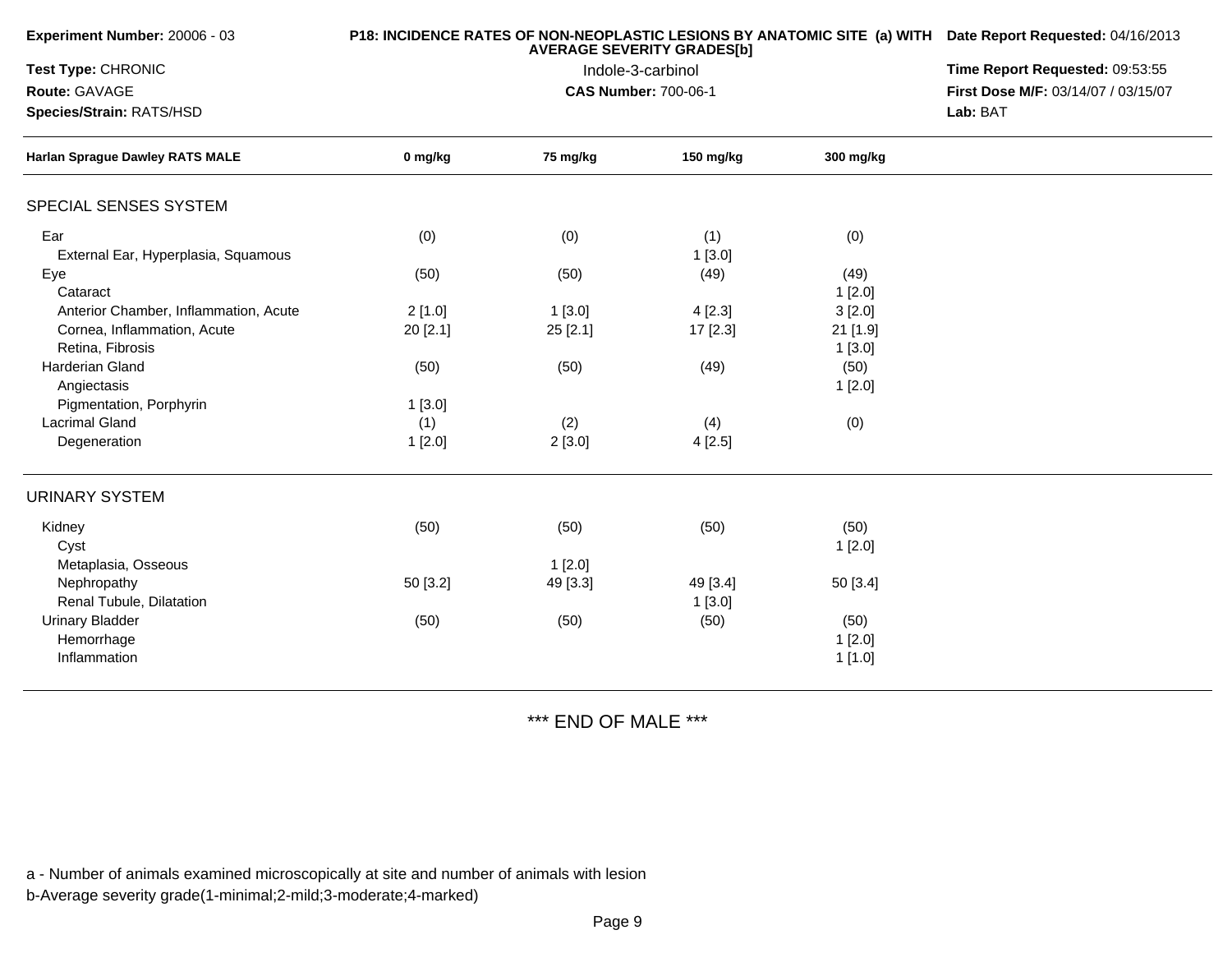| Experiment Number: 20006 - 03                            | P18: INCIDENCE RATES OF NON-NEOPLASTIC LESIONS BY ANATOMIC SITE (a) WITH Date Report Requested: 04/16/2013<br><b>AVERAGE SEVERITY GRADES[b]</b> |                |                             |                | Time Report Requested: 09:53:55     |
|----------------------------------------------------------|-------------------------------------------------------------------------------------------------------------------------------------------------|----------------|-----------------------------|----------------|-------------------------------------|
| Test Type: CHRONIC                                       |                                                                                                                                                 |                |                             |                |                                     |
| Route: GAVAGE                                            |                                                                                                                                                 |                | <b>CAS Number: 700-06-1</b> |                | First Dose M/F: 03/14/07 / 03/15/07 |
| Species/Strain: RATS/HSD                                 |                                                                                                                                                 |                |                             |                | Lab: BAT                            |
| Harlan Sprague Dawley RATS FEMALE                        | 0 mg/kg                                                                                                                                         | 75 mg/kg       | 150 mg/kg                   | 300 mg/kg      |                                     |
| <b>Disposition Summary</b>                               |                                                                                                                                                 |                |                             |                |                                     |
| <b>Animals Initially In Study</b><br><b>Early Deaths</b> | 50                                                                                                                                              | 50             | 50                          | 50             |                                     |
| <b>Dosing Accident</b>                                   |                                                                                                                                                 | $\mathbf{1}$   |                             | 1              |                                     |
| <b>Moribund Sacrifice</b>                                | 24                                                                                                                                              | 22             | 23                          | 11             |                                     |
| <b>Natural Death</b>                                     | 5                                                                                                                                               | 8              | $\overline{7}$              | 8              |                                     |
| <b>Survivors</b>                                         |                                                                                                                                                 |                |                             |                |                                     |
| <b>Moribund Sacrifice</b>                                |                                                                                                                                                 | $\mathbf{1}$   | 1                           |                |                                     |
| <b>Terminal Sacrifice</b>                                | 21                                                                                                                                              | 18             | 19                          | 30             |                                     |
| <b>Animals Examined Microscopically</b>                  | 50                                                                                                                                              | 50             | 50                          | 50             |                                     |
| <b>ALIMENTARY SYSTEM</b>                                 |                                                                                                                                                 |                |                             |                |                                     |
| Esophagus<br>Inflammation                                | (50)                                                                                                                                            | (50)<br>2[2.0] | (50)                        | (50)           |                                     |
| Perforation                                              |                                                                                                                                                 |                |                             | $\mathbf{1}$   |                                     |
| Intestine Large, Cecum                                   | (50)                                                                                                                                            | (50)           | (50)                        | (48)           |                                     |
| Intestine Large, Colon                                   | (50)                                                                                                                                            | (50)           | (50)                        | (48)           |                                     |
| Intestine Large, Rectum                                  | (50)                                                                                                                                            | (50)           | (50)                        | (50)           |                                     |
| Metaplasia                                               |                                                                                                                                                 |                | 1[2.0]                      |                |                                     |
| Intestine Small, Duodenum                                | (48)                                                                                                                                            | (47)           | (48)                        | (47)           |                                     |
| Lymphatic, Ectasia                                       |                                                                                                                                                 |                | 16 [1.2]                    | 38 [1.5]       |                                     |
| Intestine Small, Ileum                                   | (47)                                                                                                                                            | (47)           | (48)                        | (47)           |                                     |
| Intestine Small, Jejunum                                 | (47)                                                                                                                                            | (46)           | (48)                        | (48)           |                                     |
| Lymphatic, Ectasia                                       |                                                                                                                                                 |                | 30[1.7]                     | 47 [2.5]       |                                     |
| Liver                                                    | (50)                                                                                                                                            | (50)           | (50)                        | (48)           |                                     |
| Angiectasis                                              | 1[1.0]                                                                                                                                          |                | 2[2.0]                      | 3[1.7]         |                                     |
| <b>Basophilic Focus</b>                                  | 14                                                                                                                                              | 6              | 11                          | 14             |                                     |
| Cholangiofibrosis                                        |                                                                                                                                                 | 1[1.0]         |                             |                |                                     |
| Clear Cell Focus                                         | 6                                                                                                                                               | $\overline{7}$ | 4                           | 18             |                                     |
| Eosinophilic Focus                                       |                                                                                                                                                 | 4              | 5                           | $\,6$          |                                     |
| Hepatodiaphragmatic Nodule                               |                                                                                                                                                 |                | 3                           | $\overline{c}$ |                                     |
| Inflammation, Chronic                                    |                                                                                                                                                 |                |                             | 1[2.0]         |                                     |
| <b>Mixed Cell Focus</b>                                  | 5                                                                                                                                               | -1             | 5                           | 4              |                                     |
| Necrosis                                                 | 1[2.0]                                                                                                                                          | 2[3.5]         |                             |                |                                     |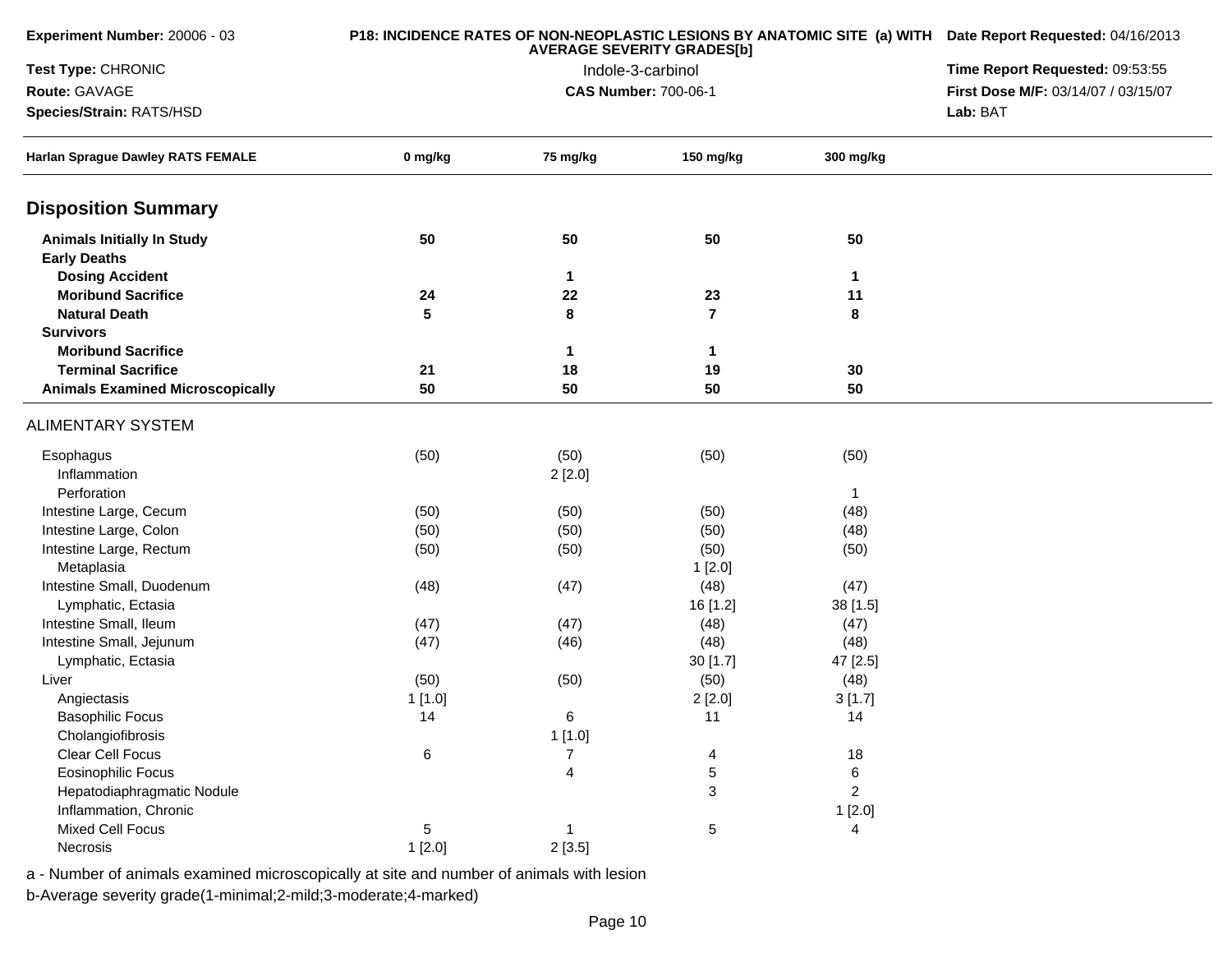**Experiment Number:** 20006 - 03

### **P18: INCIDENCE RATES OF NON-NEOPLASTIC LESIONS BY ANATOMIC SITE (a) WITH AVERAGE SEVERITY GRADES[b] Date Report Requested:** 04/16/2013

**Test Type:** CHRONIC

**Route:** GAVAGE

**Species/Strain:** RATS/HSD

 Indole-3-carbinol **Time Report Requested:** 09:53:55 **First Dose M/F:** 03/14/07 / 03/15/07<br>**Lab: BAT Lab:** BAT

| <b>Harlan Sprague Dawley RATS FEMALE</b>                                                                      | 0 mg/kg | 75 mg/kg | 150 mg/kg | 300 mg/kg |  |
|---------------------------------------------------------------------------------------------------------------|---------|----------|-----------|-----------|--|
| Pigmentation                                                                                                  | 1[3.0]  |          |           |           |  |
| Thrombosis                                                                                                    |         | 1[2.0]   |           |           |  |
| Bile Duct, Cyst                                                                                               | 2[2.5]  | 1[2.0]   | 4[2.5]    | 4[2.5]    |  |
| Bile Duct, Cyst, Multiple                                                                                     | 2[2.5]  | 1[2.0]   | 2[2.0]    | 2[2.5]    |  |
| Bile Duct, Hyperplasia                                                                                        | 2[1.5]  |          |           |           |  |
| Centrilobular, Degeneration                                                                                   |         | 1[3.0]   |           |           |  |
| Mesentery                                                                                                     | (0)     | (2)      | (2)       | (1)       |  |
| Artery, Inflammation, Chronic Active                                                                          |         | 1[3.0]   |           |           |  |
| Oral Mucosa                                                                                                   | (50)    | (50)     | (50)      | (50)      |  |
| Hyperplasia, Squamous                                                                                         |         |          | 1[1.0]    | 2[2.0]    |  |
| Pancreas                                                                                                      | (50)    | (49)     | (49)      | (48)      |  |
| Acinus, Hyperplasia                                                                                           | 1[2.0]  | 3[1.3]   |           | 1[1.0]    |  |
| Artery, Inflammation, Chronic Active                                                                          | 1[3.0]  | 4[1.5]   | 3[2.7]    | 6[2.2]    |  |
| Salivary Glands                                                                                               | (50)    | (49)     | (48)      | (50)      |  |
| Inflammation                                                                                                  | 1[2.0]  |          |           |           |  |
| Stomach, Forestomach                                                                                          | (50)    | (50)     | (50)      | (49)      |  |
| Hyperplasia                                                                                                   | 2[2.0]  | 5[2.4]   | 7[2.1]    | 3[2.3]    |  |
| Inflammation                                                                                                  | 1[1.0]  |          |           | 1[3.0]    |  |
| Pigmentation, Melanin                                                                                         |         | 1[2.0]   |           |           |  |
| Ulcer                                                                                                         | 1[2.0]  |          |           |           |  |
| Stomach, Glandular                                                                                            | (50)    | (49)     | (50)      | (49)      |  |
| Erosion                                                                                                       |         |          | 1[3.0]    |           |  |
| Ulcer                                                                                                         | 1[2.0]  |          |           |           |  |
| Epithelium, Hyperplasia                                                                                       | 1[2.0]  |          | 1[2.0]    |           |  |
| Epithelium, Mineralization                                                                                    |         |          | 1[1.0]    |           |  |
| Tongue                                                                                                        | (1)     | (1)      | (0)       | (1)       |  |
| Cyst                                                                                                          |         |          |           | 1[3.0]    |  |
| Erosion                                                                                                       | 1[3.0]  |          |           |           |  |
| Inflammation                                                                                                  |         | 1[3.0]   |           |           |  |
| Tooth                                                                                                         | (0)     | (1)      | (0)       | (0)       |  |
| CARDIOVASCULAR SYSTEM                                                                                         |         |          |           |           |  |
| <b>Blood Vessel</b>                                                                                           | (50)    | (50)     | (50)      | (50)      |  |
| Degeneration, Focal<br>a Number of animals examined microscopically at site and number of animals with locion |         |          | 1[2.0]    |           |  |

a - Number of animals examined microscopically at site and number of animals with lesion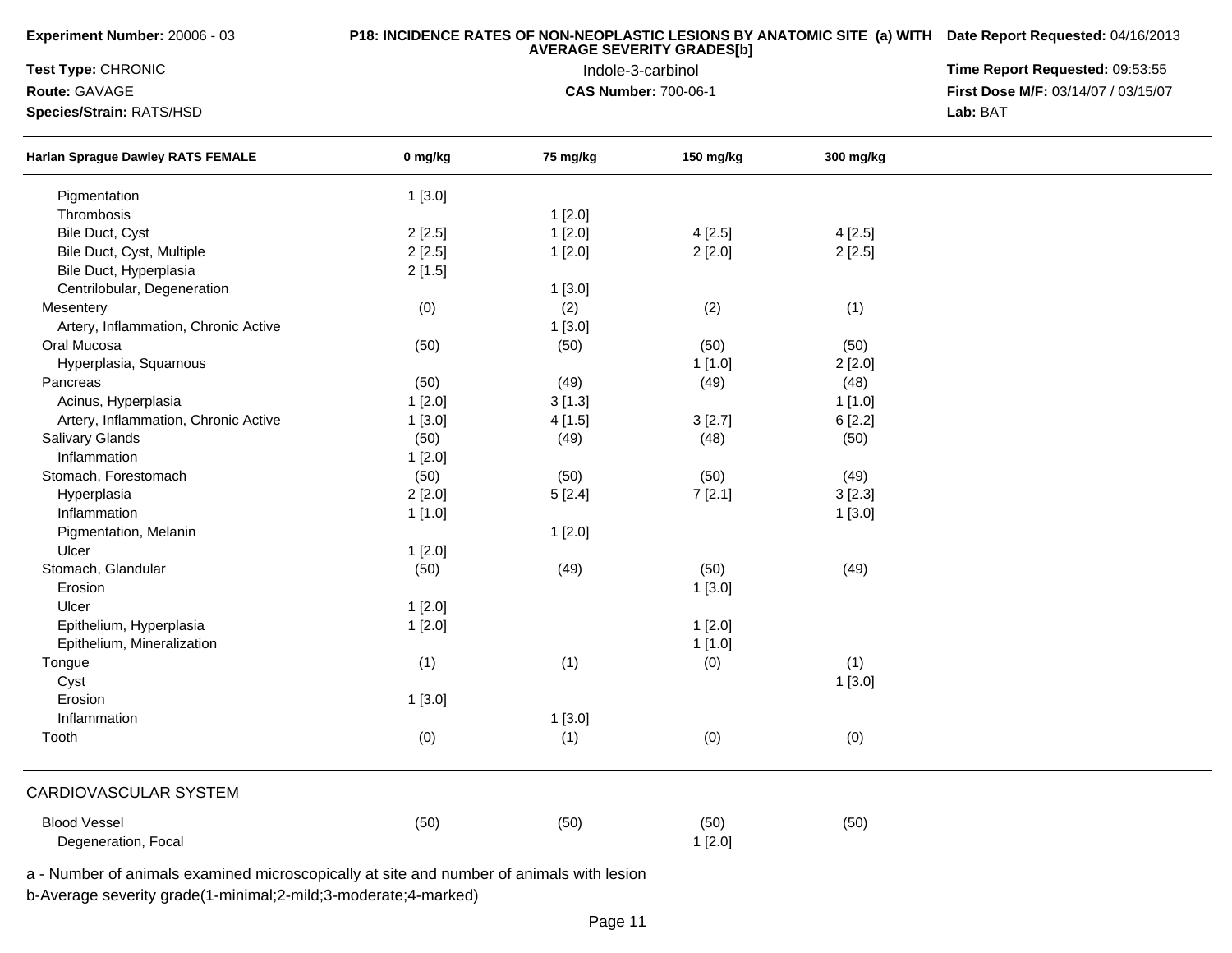| Experiment Number: 20006 - 03                                        |          | P18: INCIDENCE RATES OF NON-NEOPLASTIC LESIONS BY ANATOMIC SITE (a) WITH Date Report Requested: 04/16/2013<br>Time Report Requested: 09:53:55 |                             |           |                                     |
|----------------------------------------------------------------------|----------|-----------------------------------------------------------------------------------------------------------------------------------------------|-----------------------------|-----------|-------------------------------------|
| Test Type: CHRONIC                                                   |          |                                                                                                                                               |                             |           |                                     |
| Route: GAVAGE                                                        |          |                                                                                                                                               | <b>CAS Number: 700-06-1</b> |           | First Dose M/F: 03/14/07 / 03/15/07 |
| Species/Strain: RATS/HSD<br><b>Harlan Sprague Dawley RATS FEMALE</b> |          | Lab: BAT                                                                                                                                      |                             |           |                                     |
|                                                                      | 0 mg/kg  | 75 mg/kg                                                                                                                                      | 150 mg/kg                   | 300 mg/kg |                                     |
| Inflammation, Chronic Active<br>Thrombosis                           | 1[3.0]   | 3[1.3]                                                                                                                                        | 4[2.5]<br>1[3.0]            | 7 [1.9]   |                                     |
| Heart                                                                | (50)     | (50)                                                                                                                                          | (50)                        | (49)      |                                     |
| Cardiomyopathy<br>Atrium, Thrombosis                                 | 24 [1.2] | 24 [1.7]                                                                                                                                      | 24 [1.8]                    | 24 [1.4]  |                                     |
| Epicardium, Inflammation                                             | 1[2.0]   | 1 [4.0]<br>3[2.3]                                                                                                                             |                             | 1[3.0]    |                                     |
| Pericardium, Inflammation                                            |          |                                                                                                                                               | 2[2.5]                      |           |                                     |
| <b>ENDOCRINE SYSTEM</b>                                              |          |                                                                                                                                               |                             |           |                                     |
| <b>Adrenal Cortex</b>                                                | (50)     | (50)                                                                                                                                          | (50)                        | (48)      |                                     |
| Degeneration, Cystic                                                 | 16 [2.3] | 12[2.1]                                                                                                                                       | 11 [2.4]                    | 15 [2.3]  |                                     |
| Degeneration, Fatty                                                  | 5[2.4]   | 3[2.0]                                                                                                                                        |                             | 1[2.0]    |                                     |
| Hyperplasia                                                          | 18 [2.3] | 11 [2.0]                                                                                                                                      | 18 [1.9]                    | 15 [1.9]  |                                     |
| Hypertrophy                                                          | 1[1.0]   |                                                                                                                                               |                             |           |                                     |
| Inflammation                                                         |          | 1[1.0]                                                                                                                                        |                             | 1[1.0]    |                                     |
| Necrosis                                                             |          |                                                                                                                                               | 1[2.0]                      | 1[3.0]    |                                     |
| Thrombosis                                                           |          | 1[2.0]                                                                                                                                        | 1[3.0]                      |           |                                     |
| Bilateral, Degeneration, Cystic                                      | 1[4.0]   |                                                                                                                                               |                             |           |                                     |
| Adrenal Medulla                                                      | (50)     | (50)                                                                                                                                          | (50)                        | (48)      |                                     |
| Hyperplasia                                                          | 15[1.1]  | 13 [1.8]                                                                                                                                      | 11 [1.9]                    | 12 [1.7]  |                                     |
| Islets, Pancreatic                                                   | (50)     | (50)                                                                                                                                          | (50)                        | (50)      |                                     |
| Parathyroid Gland                                                    | (47)     | (49)                                                                                                                                          | (46)                        | (49)      |                                     |
| Hyperplasia                                                          |          | 2[1.0]                                                                                                                                        |                             |           |                                     |
| <b>Pituitary Gland</b>                                               | (50)     | (50)                                                                                                                                          | (50)                        | (49)      |                                     |
| Pars Distalis, Hyperplasia                                           | 19 [2.5] | 14 [2.1]                                                                                                                                      | 18 [3.3]                    | 24 [2.0]  |                                     |
| <b>Thyroid Gland</b>                                                 | (49)     | (49)                                                                                                                                          | (48)                        | (47)      |                                     |
| C-cell, Hyperplasia                                                  | 7[2.0]   | 5[2.0]                                                                                                                                        | 6[2.3]                      | 5[2.6]    |                                     |
| Follicular Cell, Hyperplasia                                         | 1[2.0]   |                                                                                                                                               | 1[2.0]                      | 1[3.0]    |                                     |
| Follicular Cell, Hypertrophy                                         | 27 [1.6] | 23 [1.7]                                                                                                                                      | 24 [1.7]                    | 30 [2.0]  |                                     |

# GENERAL BODY SYSTEM

None

a - Number of animals examined microscopically at site and number of animals with lesion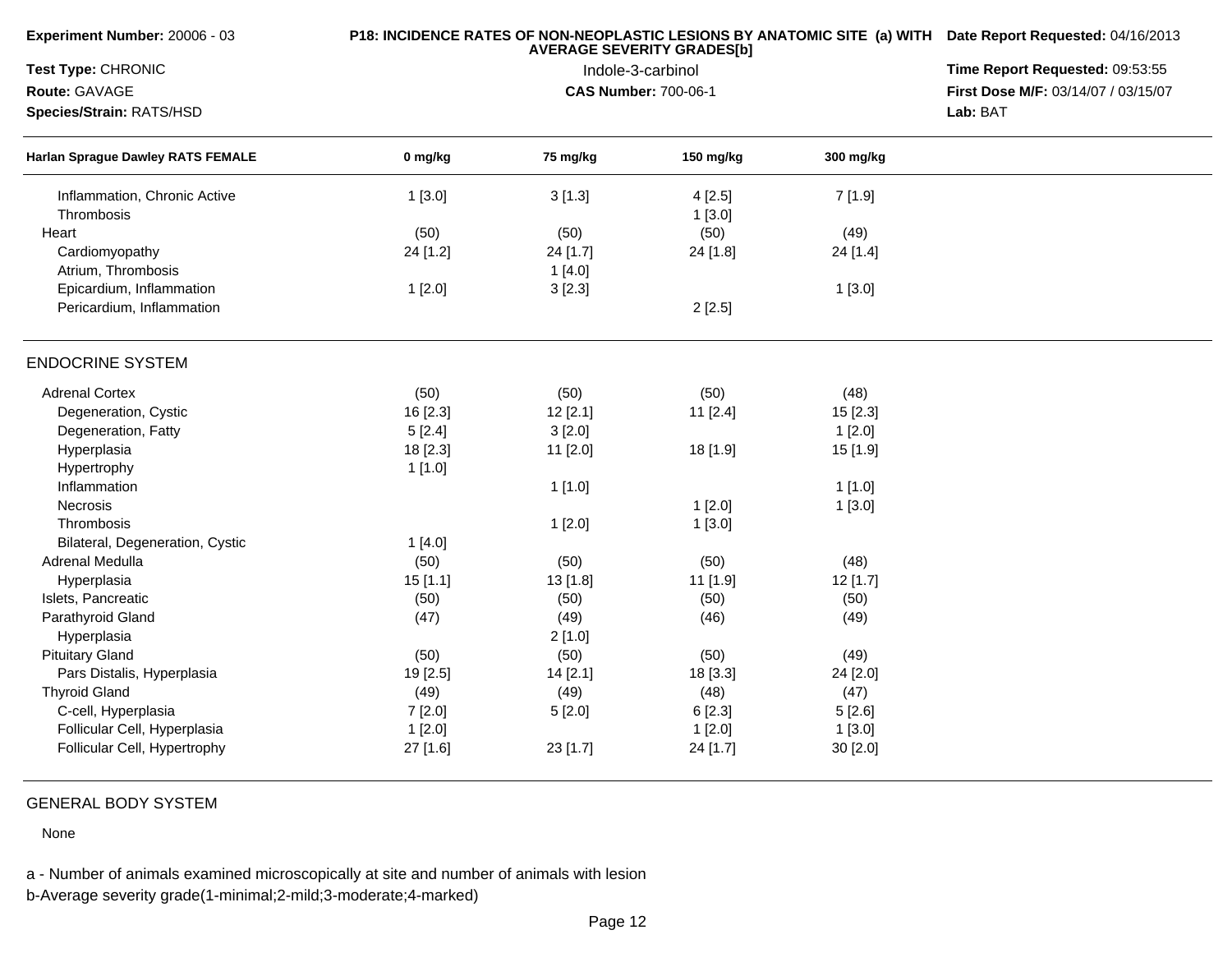| <b>AVERAGE SEVERITY GRADES[b]</b><br>Test Type: CHRONIC<br>Indole-3-carbinol<br>Route: GAVAGE<br><b>CAS Number: 700-06-1</b><br>Species/Strain: RATS/HSD<br><b>Harlan Sprague Dawley RATS FEMALE</b><br>0 mg/kg<br>75 mg/kg<br>150 mg/kg<br>300 mg/kg<br><b>GENITAL SYSTEM</b><br><b>Clitoral Gland</b><br>(50)<br>(50)<br>(50)<br>(50)<br>5[2.8]<br>Cyst<br>2[2.5]<br>3[3.0]<br>4[3.0]<br>Inflammation<br>1 [1.0]<br>2[3.0]<br>(50)<br>(50)<br>(50)<br>(49)<br>Ovary<br>1[3.0]<br>Angiectasis<br>40 [2.0]<br>23 [2.0]<br>37 [2.0]<br>30 [1.9]<br>Atrophy<br>Cyst<br>13 [2.4]<br>16 [2.5]<br>17 [2.0]<br>16 [2.3]<br>Inflammation, Acute<br>1[3.0]<br>1[2.0]<br>Inflammation, Chronic<br>1[2.0]<br>Inflammation, Chronic Active<br>1[2.0]<br>1[3.0]<br>1[1.0]<br>Necrosis, Fibrinoid<br>1[4.0]<br>(50)<br>(50)<br>Uterus<br>(50)<br>(50)<br>Cyst<br>2[2.5]<br><b>Dilatation</b><br>9[2.6]<br>9[3.4]<br>7 [3.6]<br>5[2.8]<br>Inflammation, Histiocytic, Focal<br>1 [1.0]<br>Inflammation, Acute<br>12[2.1]<br>6[1.8]<br>5[1.2]<br>9[1.8]<br>Thrombosis<br>1[2.0]<br>1[3.0]<br>Endometrium, Hyperplasia, Cystic<br>29 [2.0]<br>29 [1.8]<br>28 [1.6]<br>21 [1.9]<br>Endometrium, Metaplasia, Squamous<br>20 [2.1]<br>12 [1.9]<br>18 [2.2]<br>11 [1.8]<br>(2)<br>(1)<br>(0)<br>(2)<br>Vagina<br><b>HEMATOPOIETIC SYSTEM</b><br><b>Bone Marrow</b><br>(50)<br>(50)<br>(50)<br>(50)<br>1[3.0]<br>1[2.0]<br>Atrophy<br>21 [2.4]<br>20 [2.0]<br>23 [2.2]<br>17 [1.9]<br>Hyperplasia | P18: INCIDENCE RATES OF NON-NEOPLASTIC LESIONS BY ANATOMIC SITE (a) WITH Date Report Requested: 04/16/2013<br>Time Report Requested: 09:53:55 |
|-----------------------------------------------------------------------------------------------------------------------------------------------------------------------------------------------------------------------------------------------------------------------------------------------------------------------------------------------------------------------------------------------------------------------------------------------------------------------------------------------------------------------------------------------------------------------------------------------------------------------------------------------------------------------------------------------------------------------------------------------------------------------------------------------------------------------------------------------------------------------------------------------------------------------------------------------------------------------------------------------------------------------------------------------------------------------------------------------------------------------------------------------------------------------------------------------------------------------------------------------------------------------------------------------------------------------------------------------------------------------------------------------------------------------------------------------------------------------------|-----------------------------------------------------------------------------------------------------------------------------------------------|
|                                                                                                                                                                                                                                                                                                                                                                                                                                                                                                                                                                                                                                                                                                                                                                                                                                                                                                                                                                                                                                                                                                                                                                                                                                                                                                                                                                                                                                                                             |                                                                                                                                               |
|                                                                                                                                                                                                                                                                                                                                                                                                                                                                                                                                                                                                                                                                                                                                                                                                                                                                                                                                                                                                                                                                                                                                                                                                                                                                                                                                                                                                                                                                             | First Dose M/F: 03/14/07 / 03/15/07                                                                                                           |
|                                                                                                                                                                                                                                                                                                                                                                                                                                                                                                                                                                                                                                                                                                                                                                                                                                                                                                                                                                                                                                                                                                                                                                                                                                                                                                                                                                                                                                                                             | Lab: BAT                                                                                                                                      |
|                                                                                                                                                                                                                                                                                                                                                                                                                                                                                                                                                                                                                                                                                                                                                                                                                                                                                                                                                                                                                                                                                                                                                                                                                                                                                                                                                                                                                                                                             |                                                                                                                                               |
|                                                                                                                                                                                                                                                                                                                                                                                                                                                                                                                                                                                                                                                                                                                                                                                                                                                                                                                                                                                                                                                                                                                                                                                                                                                                                                                                                                                                                                                                             |                                                                                                                                               |
|                                                                                                                                                                                                                                                                                                                                                                                                                                                                                                                                                                                                                                                                                                                                                                                                                                                                                                                                                                                                                                                                                                                                                                                                                                                                                                                                                                                                                                                                             |                                                                                                                                               |
|                                                                                                                                                                                                                                                                                                                                                                                                                                                                                                                                                                                                                                                                                                                                                                                                                                                                                                                                                                                                                                                                                                                                                                                                                                                                                                                                                                                                                                                                             |                                                                                                                                               |
|                                                                                                                                                                                                                                                                                                                                                                                                                                                                                                                                                                                                                                                                                                                                                                                                                                                                                                                                                                                                                                                                                                                                                                                                                                                                                                                                                                                                                                                                             |                                                                                                                                               |
|                                                                                                                                                                                                                                                                                                                                                                                                                                                                                                                                                                                                                                                                                                                                                                                                                                                                                                                                                                                                                                                                                                                                                                                                                                                                                                                                                                                                                                                                             |                                                                                                                                               |
|                                                                                                                                                                                                                                                                                                                                                                                                                                                                                                                                                                                                                                                                                                                                                                                                                                                                                                                                                                                                                                                                                                                                                                                                                                                                                                                                                                                                                                                                             |                                                                                                                                               |
|                                                                                                                                                                                                                                                                                                                                                                                                                                                                                                                                                                                                                                                                                                                                                                                                                                                                                                                                                                                                                                                                                                                                                                                                                                                                                                                                                                                                                                                                             |                                                                                                                                               |
|                                                                                                                                                                                                                                                                                                                                                                                                                                                                                                                                                                                                                                                                                                                                                                                                                                                                                                                                                                                                                                                                                                                                                                                                                                                                                                                                                                                                                                                                             |                                                                                                                                               |
|                                                                                                                                                                                                                                                                                                                                                                                                                                                                                                                                                                                                                                                                                                                                                                                                                                                                                                                                                                                                                                                                                                                                                                                                                                                                                                                                                                                                                                                                             |                                                                                                                                               |
|                                                                                                                                                                                                                                                                                                                                                                                                                                                                                                                                                                                                                                                                                                                                                                                                                                                                                                                                                                                                                                                                                                                                                                                                                                                                                                                                                                                                                                                                             |                                                                                                                                               |
|                                                                                                                                                                                                                                                                                                                                                                                                                                                                                                                                                                                                                                                                                                                                                                                                                                                                                                                                                                                                                                                                                                                                                                                                                                                                                                                                                                                                                                                                             |                                                                                                                                               |
|                                                                                                                                                                                                                                                                                                                                                                                                                                                                                                                                                                                                                                                                                                                                                                                                                                                                                                                                                                                                                                                                                                                                                                                                                                                                                                                                                                                                                                                                             |                                                                                                                                               |
|                                                                                                                                                                                                                                                                                                                                                                                                                                                                                                                                                                                                                                                                                                                                                                                                                                                                                                                                                                                                                                                                                                                                                                                                                                                                                                                                                                                                                                                                             |                                                                                                                                               |
|                                                                                                                                                                                                                                                                                                                                                                                                                                                                                                                                                                                                                                                                                                                                                                                                                                                                                                                                                                                                                                                                                                                                                                                                                                                                                                                                                                                                                                                                             |                                                                                                                                               |
|                                                                                                                                                                                                                                                                                                                                                                                                                                                                                                                                                                                                                                                                                                                                                                                                                                                                                                                                                                                                                                                                                                                                                                                                                                                                                                                                                                                                                                                                             |                                                                                                                                               |
|                                                                                                                                                                                                                                                                                                                                                                                                                                                                                                                                                                                                                                                                                                                                                                                                                                                                                                                                                                                                                                                                                                                                                                                                                                                                                                                                                                                                                                                                             |                                                                                                                                               |
|                                                                                                                                                                                                                                                                                                                                                                                                                                                                                                                                                                                                                                                                                                                                                                                                                                                                                                                                                                                                                                                                                                                                                                                                                                                                                                                                                                                                                                                                             |                                                                                                                                               |
|                                                                                                                                                                                                                                                                                                                                                                                                                                                                                                                                                                                                                                                                                                                                                                                                                                                                                                                                                                                                                                                                                                                                                                                                                                                                                                                                                                                                                                                                             |                                                                                                                                               |
|                                                                                                                                                                                                                                                                                                                                                                                                                                                                                                                                                                                                                                                                                                                                                                                                                                                                                                                                                                                                                                                                                                                                                                                                                                                                                                                                                                                                                                                                             |                                                                                                                                               |
|                                                                                                                                                                                                                                                                                                                                                                                                                                                                                                                                                                                                                                                                                                                                                                                                                                                                                                                                                                                                                                                                                                                                                                                                                                                                                                                                                                                                                                                                             |                                                                                                                                               |
|                                                                                                                                                                                                                                                                                                                                                                                                                                                                                                                                                                                                                                                                                                                                                                                                                                                                                                                                                                                                                                                                                                                                                                                                                                                                                                                                                                                                                                                                             |                                                                                                                                               |
|                                                                                                                                                                                                                                                                                                                                                                                                                                                                                                                                                                                                                                                                                                                                                                                                                                                                                                                                                                                                                                                                                                                                                                                                                                                                                                                                                                                                                                                                             |                                                                                                                                               |
|                                                                                                                                                                                                                                                                                                                                                                                                                                                                                                                                                                                                                                                                                                                                                                                                                                                                                                                                                                                                                                                                                                                                                                                                                                                                                                                                                                                                                                                                             |                                                                                                                                               |
|                                                                                                                                                                                                                                                                                                                                                                                                                                                                                                                                                                                                                                                                                                                                                                                                                                                                                                                                                                                                                                                                                                                                                                                                                                                                                                                                                                                                                                                                             |                                                                                                                                               |
|                                                                                                                                                                                                                                                                                                                                                                                                                                                                                                                                                                                                                                                                                                                                                                                                                                                                                                                                                                                                                                                                                                                                                                                                                                                                                                                                                                                                                                                                             |                                                                                                                                               |
|                                                                                                                                                                                                                                                                                                                                                                                                                                                                                                                                                                                                                                                                                                                                                                                                                                                                                                                                                                                                                                                                                                                                                                                                                                                                                                                                                                                                                                                                             |                                                                                                                                               |
| Lymph Node<br>(7)<br>(4)<br>(6)<br>(3)                                                                                                                                                                                                                                                                                                                                                                                                                                                                                                                                                                                                                                                                                                                                                                                                                                                                                                                                                                                                                                                                                                                                                                                                                                                                                                                                                                                                                                      |                                                                                                                                               |
| Axillary, Hyperplasia, Lymphoid<br>1[3.0]                                                                                                                                                                                                                                                                                                                                                                                                                                                                                                                                                                                                                                                                                                                                                                                                                                                                                                                                                                                                                                                                                                                                                                                                                                                                                                                                                                                                                                   |                                                                                                                                               |
| Iliac, Hyperplasia, Lymphoid<br>1[2.0]                                                                                                                                                                                                                                                                                                                                                                                                                                                                                                                                                                                                                                                                                                                                                                                                                                                                                                                                                                                                                                                                                                                                                                                                                                                                                                                                                                                                                                      |                                                                                                                                               |
| Iliac, Infiltration Cellular, Histiocyte<br>1[3.0]                                                                                                                                                                                                                                                                                                                                                                                                                                                                                                                                                                                                                                                                                                                                                                                                                                                                                                                                                                                                                                                                                                                                                                                                                                                                                                                                                                                                                          |                                                                                                                                               |
| Inguinal, Hemorrhage<br>1[3.0]                                                                                                                                                                                                                                                                                                                                                                                                                                                                                                                                                                                                                                                                                                                                                                                                                                                                                                                                                                                                                                                                                                                                                                                                                                                                                                                                                                                                                                              |                                                                                                                                               |
| Inguinal, Hyperplasia, Lymphoid<br>1[3.0]<br>1[2.0]                                                                                                                                                                                                                                                                                                                                                                                                                                                                                                                                                                                                                                                                                                                                                                                                                                                                                                                                                                                                                                                                                                                                                                                                                                                                                                                                                                                                                         |                                                                                                                                               |
|                                                                                                                                                                                                                                                                                                                                                                                                                                                                                                                                                                                                                                                                                                                                                                                                                                                                                                                                                                                                                                                                                                                                                                                                                                                                                                                                                                                                                                                                             |                                                                                                                                               |
| a - Number of animals examined microscopically at site and number of animals with lesion<br>b-Average severity grade(1-minimal;2-mild;3-moderate;4-marked)                                                                                                                                                                                                                                                                                                                                                                                                                                                                                                                                                                                                                                                                                                                                                                                                                                                                                                                                                                                                                                                                                                                                                                                                                                                                                                                  |                                                                                                                                               |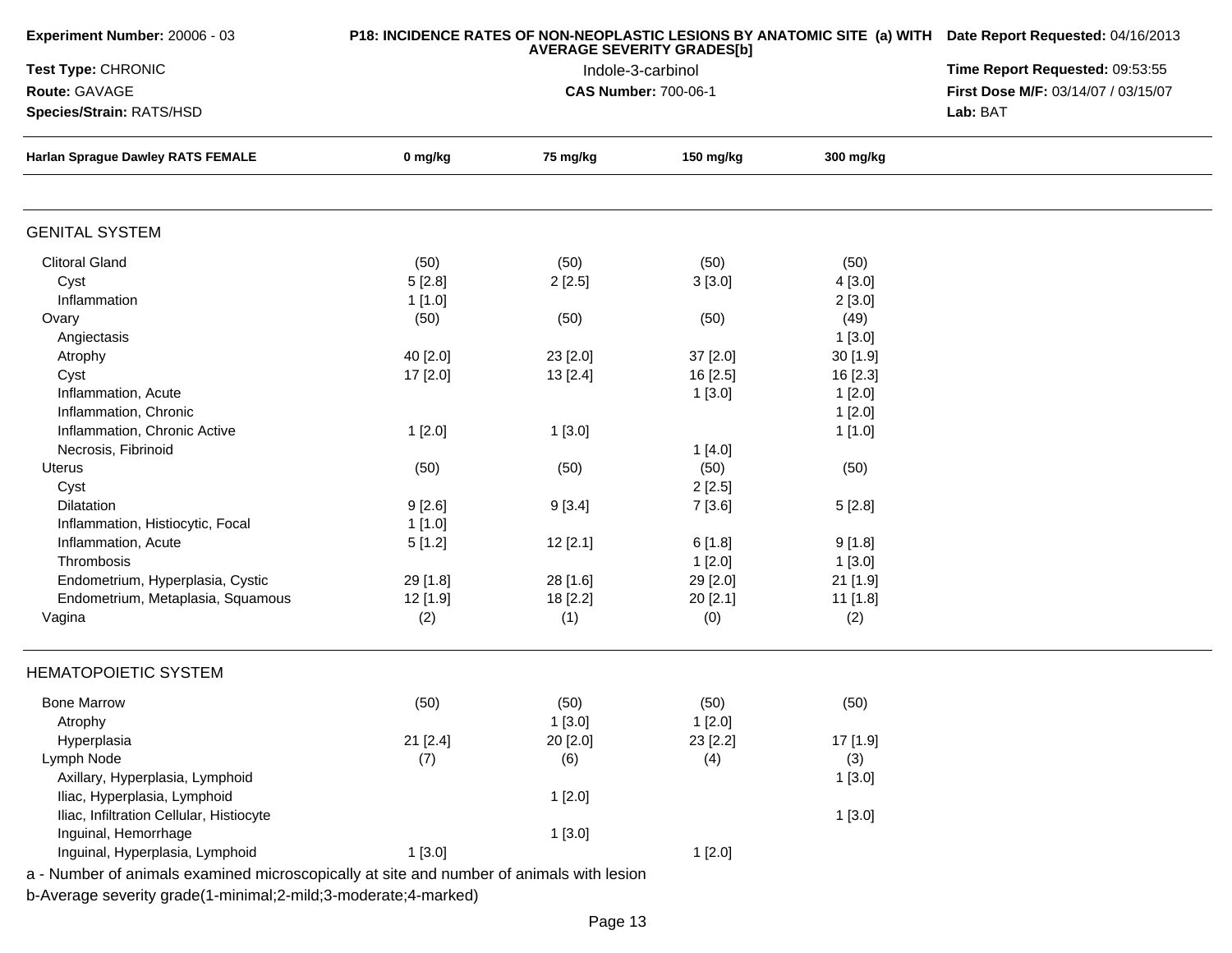| Experiment Number: 20006 - 03                  |              | P18: INCIDENCE RATES OF NON-NEOPLASTIC LESIONS BY ANATOMIC SITE (a) WITH Date Report Requested: 04/16/2013<br>Time Report Requested: 09:53:55 |           |           |                                     |
|------------------------------------------------|--------------|-----------------------------------------------------------------------------------------------------------------------------------------------|-----------|-----------|-------------------------------------|
| Test Type: CHRONIC                             |              |                                                                                                                                               |           |           |                                     |
| Route: GAVAGE                                  |              | <b>CAS Number: 700-06-1</b>                                                                                                                   |           |           | First Dose M/F: 03/14/07 / 03/15/07 |
| Species/Strain: RATS/HSD                       |              | Lab: BAT                                                                                                                                      |           |           |                                     |
| <b>Harlan Sprague Dawley RATS FEMALE</b>       | 0 mg/kg      | 75 mg/kg                                                                                                                                      | 150 mg/kg | 300 mg/kg |                                     |
| Lumbar, Hemorrhage                             | 2[3.0]       | 1[3.0]                                                                                                                                        |           |           |                                     |
| Lumbar, Hyperplasia, Lymphoid                  | 1[3.0]       | 1[3.0]                                                                                                                                        |           |           |                                     |
| Lumbar, Infiltration Cellular, Histiocyte      |              | 1[2.0]                                                                                                                                        | 1[3.0]    |           |                                     |
| Mediastinal, Ectasia                           |              |                                                                                                                                               | 1[3.0]    |           |                                     |
| Mediastinal, Hemorrhage                        | 2[3.5]       |                                                                                                                                               | 1[3.0]    |           |                                     |
| Mediastinal, Infiltration Cellular, Histiocyte | 1[2.0]       |                                                                                                                                               |           |           |                                     |
| Lymph Node, Mandibular                         | (50)         | (49)                                                                                                                                          | (49)      | (50)      |                                     |
| Lymph Node, Mesenteric                         | (50)         | (50)                                                                                                                                          | (50)      | (48)      |                                     |
| Hemorrhage                                     |              |                                                                                                                                               |           | 1[3.0]    |                                     |
| Pigmentation, Hemosiderin                      | 1[2.0]       |                                                                                                                                               |           |           |                                     |
| Lymphatic, Ectasia                             |              |                                                                                                                                               | 1[1.0]    | 15 [1.7]  |                                     |
| Spleen                                         | (50)         | (50)                                                                                                                                          | (50)      | (48)      |                                     |
| Hematopoietic Cell Proliferation               | 36 [2.5]     | 32 [2.4]                                                                                                                                      | 40 [2.3]  | 33 [2.2]  |                                     |
| Thymus                                         | (47)         | (50)                                                                                                                                          | (49)      | (50)      |                                     |
| Atrophy                                        | 38 [2.2]     |                                                                                                                                               | 34 [2.2]  | 38 [2.3]  |                                     |
| Hemorrhage                                     |              | 31 [2.3]                                                                                                                                      |           |           |                                     |
| Inflammation                                   |              |                                                                                                                                               |           | 1[2.0]    |                                     |
|                                                |              | 1[3.0]                                                                                                                                        | 1[2.0]    |           |                                     |
| Epithelial Cell, Hyperplasia                   | 1[3.0]       | 4 [3.3]                                                                                                                                       | 3[2.0]    |           |                                     |
| <b>INTEGUMENTARY SYSTEM</b>                    |              |                                                                                                                                               |           |           |                                     |
| Mammary Gland                                  | (50)         | (50)                                                                                                                                          | (50)      | (50)      |                                     |
| Galactocele                                    | $\mathbf{1}$ |                                                                                                                                               |           |           |                                     |
| Hyperplasia                                    | 8[1.3]       | 3[1.0]                                                                                                                                        | 7[1.4]    | 7[1.4]    |                                     |
| Inflammation                                   | 1[4.0]       | 1[3.0]                                                                                                                                        |           |           |                                     |
| Inflammation, Chronic                          | 1[3.0]       |                                                                                                                                               |           |           |                                     |
| Duct, Dilatation                               | 1[3.0]       |                                                                                                                                               |           |           |                                     |
| Skin                                           | (50)         | (50)                                                                                                                                          | (50)      | (50)      |                                     |
| Cyst Epithelial Inclusion                      |              | $\mathbf{1}$                                                                                                                                  |           | 1[1.0]    |                                     |
| Fibrosis                                       |              |                                                                                                                                               |           | 1[1.0]    |                                     |
|                                                |              |                                                                                                                                               |           |           |                                     |
| MUSCULOSKELETAL SYSTEM                         |              |                                                                                                                                               |           |           |                                     |
| Bone                                           | (50)         | (50)                                                                                                                                          | (50)      | (50)      |                                     |
| Fibrous Osteodystrophy                         |              | 1[3.0]                                                                                                                                        | 1[3.0]    |           |                                     |

b-Average severity grade(1-minimal;2-mild;3-moderate;4-marked)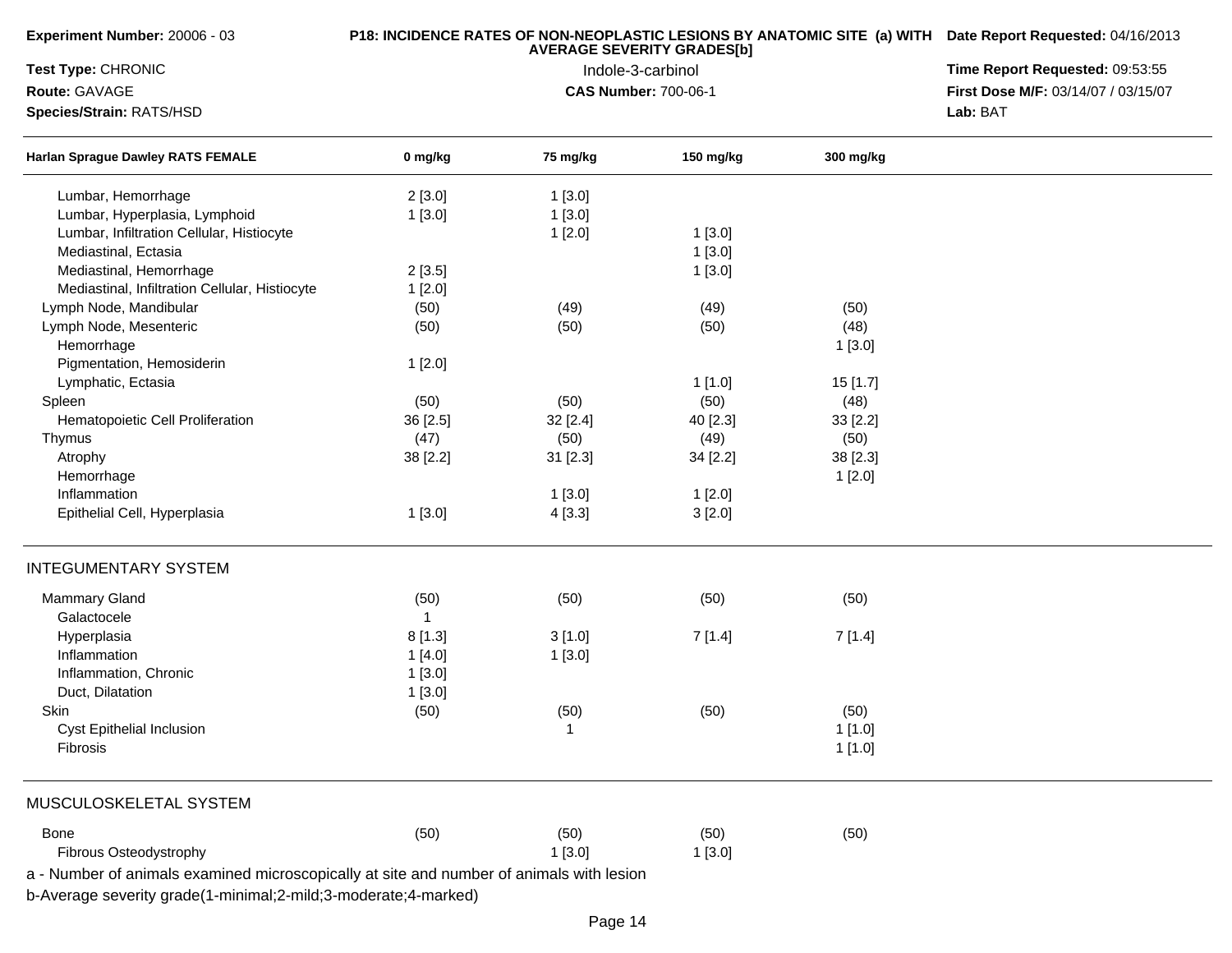| Experiment Number: 20006 - 03                                                            |          | P18: INCIDENCE RATES OF NON-NEOPLASTIC LESIONS BY ANATOMIC SITE (a) WITH Date Report Requested: 04/16/2013 |                                 |              |                                     |
|------------------------------------------------------------------------------------------|----------|------------------------------------------------------------------------------------------------------------|---------------------------------|--------------|-------------------------------------|
| Test Type: CHRONIC                                                                       |          | <b>AVERAGE SEVERITY GRADES[b]</b><br>Indole-3-carbinol                                                     | Time Report Requested: 09:53:55 |              |                                     |
| Route: GAVAGE                                                                            |          |                                                                                                            | <b>CAS Number: 700-06-1</b>     |              | First Dose M/F: 03/14/07 / 03/15/07 |
| Species/Strain: RATS/HSD                                                                 |          |                                                                                                            | Lab: BAT                        |              |                                     |
| <b>Harlan Sprague Dawley RATS FEMALE</b>                                                 | 0 mg/kg  | 75 mg/kg                                                                                                   | 150 mg/kg                       | 300 mg/kg    |                                     |
| <b>Skeletal Muscle</b><br>Degeneration                                                   | (1)      | (0)                                                                                                        | (1)<br>1[1.0]                   | (1)          |                                     |
| NERVOUS SYSTEM                                                                           |          |                                                                                                            |                                 |              |                                     |
| <b>Brain</b>                                                                             | (50)     | (50)                                                                                                       | (50)                            | (50)         |                                     |
| Gliosis                                                                                  |          | 1[2.0]                                                                                                     |                                 |              |                                     |
| Hemorrhage                                                                               |          |                                                                                                            |                                 | 1[2.0]       |                                     |
| Inflammation                                                                             |          | 1[2.0]                                                                                                     |                                 |              |                                     |
| <b>Necrosis</b>                                                                          | 1[3.0]   |                                                                                                            |                                 | 1[2.0]       |                                     |
| Meninges, Pigmentation, Lipofuscin<br>Peripheral Nerve                                   |          | 1 [1.0]                                                                                                    |                                 |              |                                     |
| Spinal Cord                                                                              | (0)      | (2)<br>(1)                                                                                                 | (0)<br>(0)                      | (0)          |                                     |
| Hemorrhage                                                                               | (0)      | 1[2.0]                                                                                                     |                                 | (0)          |                                     |
| Necrosis                                                                                 |          | 1[2.0]                                                                                                     |                                 |              |                                     |
|                                                                                          |          |                                                                                                            |                                 |              |                                     |
| <b>RESPIRATORY SYSTEM</b>                                                                |          |                                                                                                            |                                 |              |                                     |
| Lung                                                                                     | (50)     | (50)                                                                                                       | (50)                            | (49)         |                                     |
| Atelectasis                                                                              |          | 1                                                                                                          |                                 |              |                                     |
| Foreign Body                                                                             |          | $\overline{c}$                                                                                             |                                 |              |                                     |
| Inflammation, Granulomatous                                                              | 1[1.0]   |                                                                                                            |                                 |              |                                     |
| Inflammation, Chronic                                                                    | 34 [2.3] | 30 [2.2]                                                                                                   | 38 [2.3]                        | 35 [2.3]     |                                     |
| Alveolar Epithelium, Hyperplasia                                                         |          |                                                                                                            |                                 | 1[1.0]       |                                     |
| Alveolar Epithelium, Metaplasia, Squamous                                                |          |                                                                                                            |                                 | 1[1.0]       |                                     |
| Alveolus, Infiltration Cellular, Histiocyte                                              | 13[1.5]  | 16 [1.5]                                                                                                   | 11 [1.5]                        | 9[1.1]       |                                     |
| Bronchiole, Hyperplasia                                                                  |          | 1[3.0]                                                                                                     | 1[1.0]                          |              |                                     |
| Mediastinum, Inflammation                                                                |          | 1[3.0]                                                                                                     |                                 |              |                                     |
| Pleura, Inflammation, Chronic Active                                                     |          | 1[2.0]                                                                                                     |                                 |              |                                     |
| Nose                                                                                     | (49)     | (50)                                                                                                       | (49)                            | (50)         |                                     |
| Angiectasis                                                                              |          |                                                                                                            | 1[2.0]                          |              |                                     |
| Foreign Body                                                                             | 3        | $\overline{a}$                                                                                             | 3                               | $\mathbf{3}$ |                                     |
| Inflammation, Chronic Active                                                             | 5[1.4]   | 4 [1.8]                                                                                                    | 5[1.6]                          | 6 [1.3]      |                                     |
| Glands, Olfactory Epithelium, Hyperplasia                                                |          | 1[1.0]                                                                                                     |                                 |              |                                     |
| Olfactory Epithelium, Atrophy                                                            |          |                                                                                                            | 2[1.0]                          | 5[1.6]       |                                     |
| a - Number of animals examined microscopically at site and number of animals with lesion |          |                                                                                                            |                                 |              |                                     |